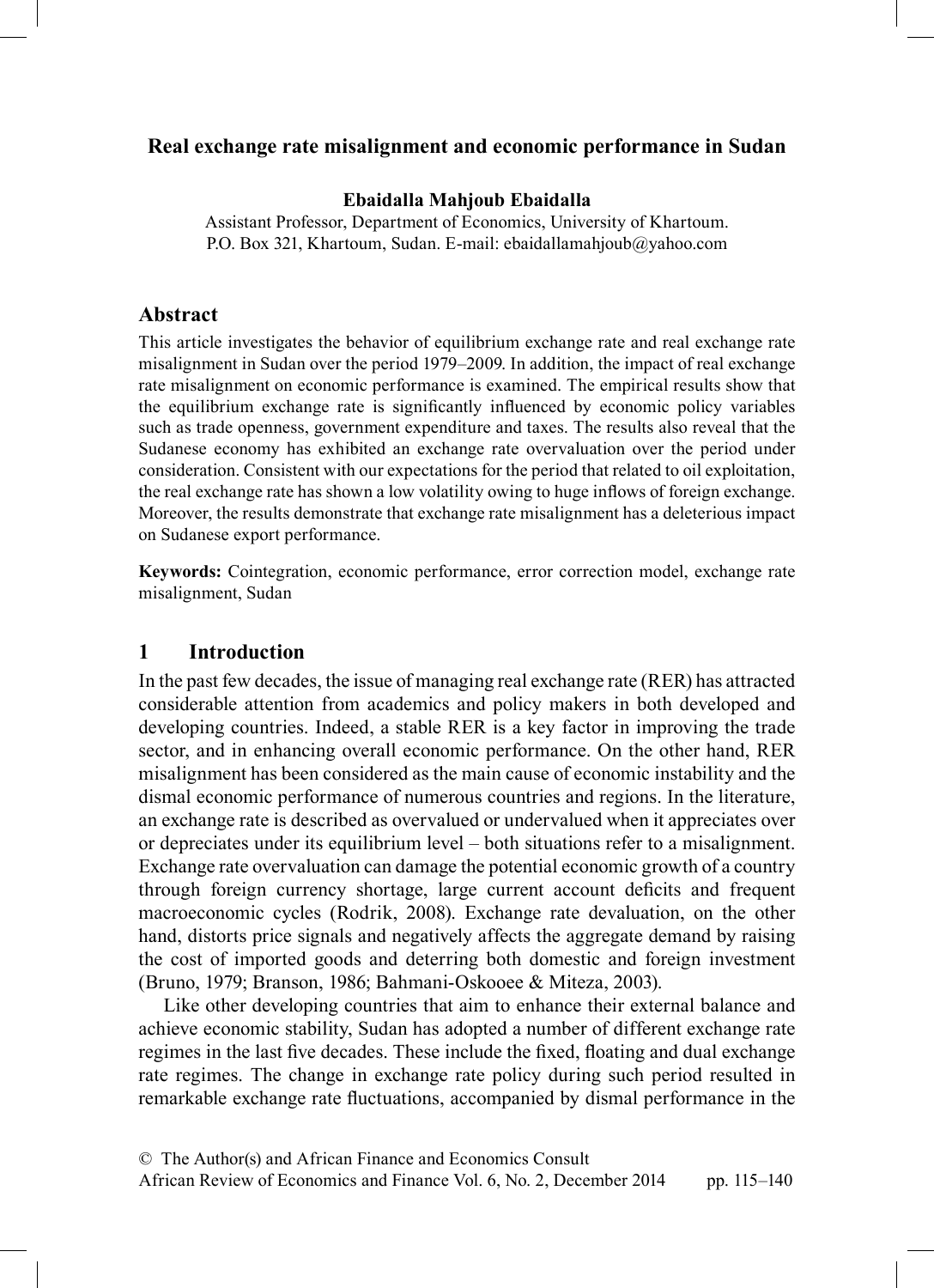exports sector and the flow of foreign private capital into Sudan. Numerous factors have been identified as causing Sudan's unfavourable economic performance, yet the impact of real exchange rate misalignment has not received adequate attention in the Sudanese literature. Moreover, the condition of the Sudanese economy after the secession of South Sudan and the loss of most of its oil resources, has rendered exchange rate stability an urgent strategy when it comes to enhancing export performance.1 Therefore, investigating exchange rate misalignment would be vital in the formulation of an appropriate exchange rate policy that fosters growth and export performance in Sudan.

Based on the above, many questions could be raised in this study, including: What are the determinants of the equilibrium real exchange rate in Sudan? Has Sudan's economy suffered from exchange rate misalignment during the period under consideration? If so, what it is impact on the country's economic performance? Thus, the main objective of this study is twofold: 1) to investigate the presence of exchange rate misalignment in Sudan over the period 1979–2009; 2) to examine the impact of RER misalignment on economic growth and export performance.

The importance and contribution of this article is to fill a gap in the Sudanese literature by identifying the short and long-run determinants of equilibrium exchange rate. The study also contributes to the empirical literature on the impact of RER misalignment on economic performance in Sudan, since there is a dearth of empirical studies on this issue. Most previous studies (e.g., Abdallah, 2009) focus only on measuring exchange rate misalignment and do not examine its impact on economic growth and export performance. The study by Elbadawi *et al*. (2012) does examine the effect of RER misalignment using Sudanese data in a cross-country framework, but this study uses single-country data.

The remainder of this article is organised as follows: The next section discusses exchange rate policies in Sudan. Section three reviews the empirical literature on the relationship between RER misalignment and economic performance. While section four outlines the research methodology, section five presents the empirical results. Finally, section six ends with a conclusion and policy recommendations.

#### **2 Exchange rate policy in Sudan: Some stylised facts**

During the past five decades, Sudan has adopted numerous exchange rate policies, including fixed, floating and dual exchange rate regimes. For instance, from 1956– 1979, the exchange rate was pegged at a fixed rate of approximately one Sudanese pound to 2.85 US dollars. In September 1979, the government shifted from the fixed regime to a floating exchange rate system, with the support of the International

<sup>1</sup> Based on the Comprehensive Peace Agreement (CPA) of 2005, southern Sudanese were given the right of self- determination through a referendum, which took place as scheduled in January 2011, where about 98 per cent of southern people voted in favour of independence. This event led Sudan to lose most of its oil resources, as South Sudan was the source of about 75 per cent of oil production.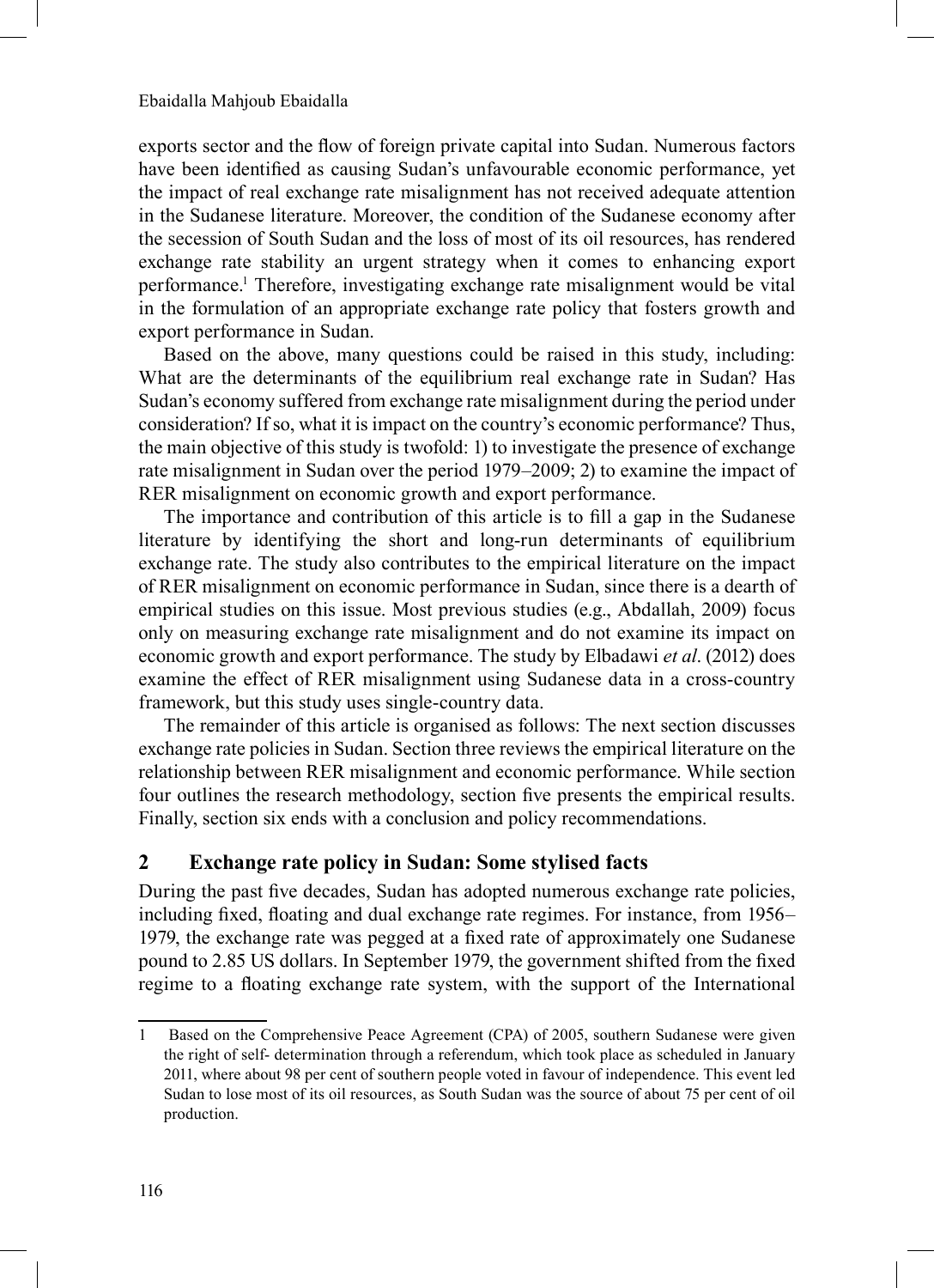Monetary Fund and the World Bank's structural adjustment programme (Ebaidalla, 2014). As a result, the Sudanese pound underwent a significant devaluation, to the rate of one US dollar to 0.35 Sudanese pounds. The main goal of this policy was to reduce external imbalances by increasing the volume of exports and attracting private international capital, such as the remittances of Sudanese nationals working abroad (SNWA).2

Throughout the 1980s, the exchange rate in Sudan experienced a series of devaluations, owing to economic and political instability. Notably, during the 1980s the country was subject to many factors affecting its economic performance, such as drought and famine (1984–1985) and the eruption of the second civil war (1983). The country therefore suffered from a severe lack of foreign reserves and relied mainly on foreign aid to finance development projects. As such, in 1985 the exchange rate was devalued by 48 per cent, with the official rate set at LS2.5/US\$ and the parallel at LS3.3/US\$. By the end of 1980s the black market was active, and speculation on foreign currency and non-tradable goods were the dominant activities, thereby causing the black market exchange rate to be set at more than LS20/US\$ in late 1989 (Central Bank of Sudan, 2009).

In the early 1990s, the economy witnessed several transformations, notably the transition from the state-controlled policies that characterised the 1970s and 1980s, to free market polices (Ebaidalla, 2014). During this time, the exchange rate received great attention from government, because it was believed to be a core factor affecting economic instability. At the start of the economic recovery programme of 1990, the black market exchange was prohibited and was considered an illegal practice; the government imposed strict punishments on illegitimate exchange dealers. Thus, all foreign exchange transactions were confined to licenced commercial banks. Yet despite these measures, the exchange rate was higher in the early 1990s than in the 1980s. As a part of the economic liberalisation policies, in 1992 the government unified the exchange rate market. Nevertheless, due to the drastic depreciation of the local currency and the subsequent increase in the inflation rate, the floating system was abandoned in October 1993 and replaced by the dual exchange system. The formal rate was set at LS215/US\$, while the parallel was set at LS300/US\$. Thereafter, the exchange rate underwent continuous devaluations as set by the Bank of Sudan at LS300/\$ and LS430/\$ in 1994 and 1995, respectively.

In the latter 1990s, the exchange stabilised owing to the flow of foreign direct investment (FDI) and the commercial exploitation of oil in 1999. Notably, the flow of oil revenues brought to the economy a huge amount of foreign reserves. As a result, the exchange rate underwent substantial stability with a limit rate at LS 2650–2600 per dollar during 2000–2003. It is worth mentioning that oil exports in the early 2000s became the major source of foreign exchange and accounted for around 85 per

<sup>2</sup> In the early 1970s Sudan was considered a major labour-exporting country in the Arab region, with SNWA's remittances accounting for more than three times the foreign exchange earnings from exports (Elbadawi, 1994).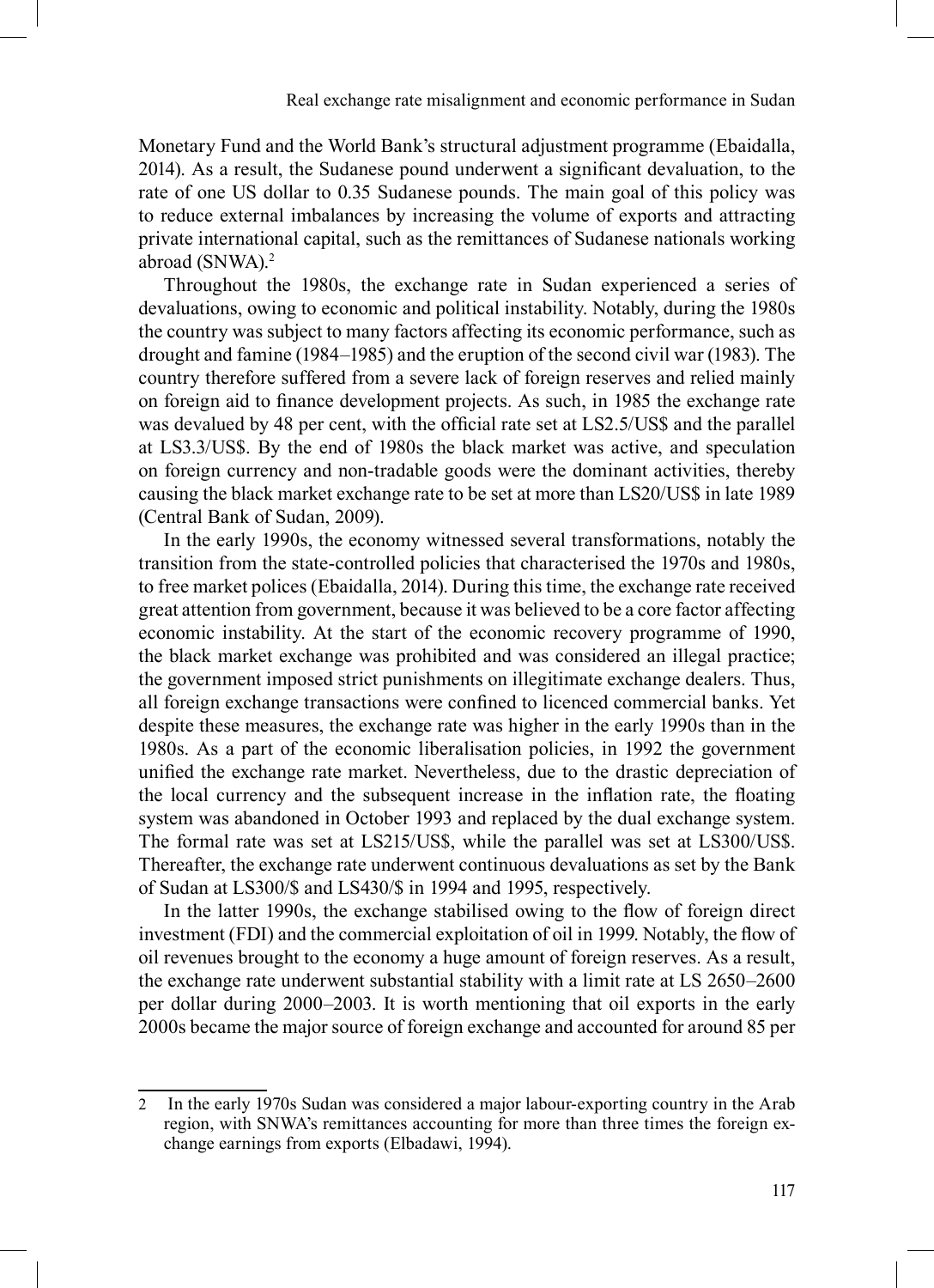cent of the total value of exports. Accordingly, during this period the Central Bank of Sudan adopted a managed floating exchange regime.

From 2008–2010 the exchange rate saw many fluctuations, owing to the reduction in oil prices due to the global economic crisis. The decline in the inflow of foreign currency that followed led to another split in the exchange markets, into official and black. Recently, in the aftermath of the secession of South Sudan in July 2011, Sudan has suffered numerous economic challenges due to the sudden lack of oil revenues. As a result, the exchange rate depreciated rapidly, leading to increase in the black market premium. In response, in June 2012 the government adopted a new exchange rate measure which devalued the currency to the rate of SDG4.42/US\$<sup>3</sup> (Ebaidalla, 2014). Overall, the exchange rate in Sudan has seen a continuous devaluation since 1979, particularly in the period preceding the exploitation of oil reserves. Figure 1 reveals that the nominal exchange rate reported a positive trend with a slight increase during 1979–1991, but did not exceed LS500/US\$. With the economic liberalisation policies of 1992–1996, the exchange rate depreciated dramatically to about LS2000/ US\$ in 1997. However, during the period of the managed floating exchange rate regime and oil exploitation (1997–2007), the exchange rate was stable at the rate of 2.5SDG/US\$ on average, before subsequently decreasing to about SDG2/US\$ in 2008.



**Figure 1: The trends of nominal exchange rate in Sudan (1979-2009)**

Source: Adapted from the Central Bank of Sudan (COBS) Annual Report – various issues

<sup>3</sup> In 1999 the legal tender (the Pound, LS) was replaced with a new currency, the Dinar (SDD), with an exchange proportion of  $1 SDD = 10 LS$ . The Dinar operated up to 2007, when it was replaced by the new Pound (SDG), with  $1 SDG = 100 SDD$ , or 1000 old Pounds, i.e.,  $1 SDG = 1000 LS$ .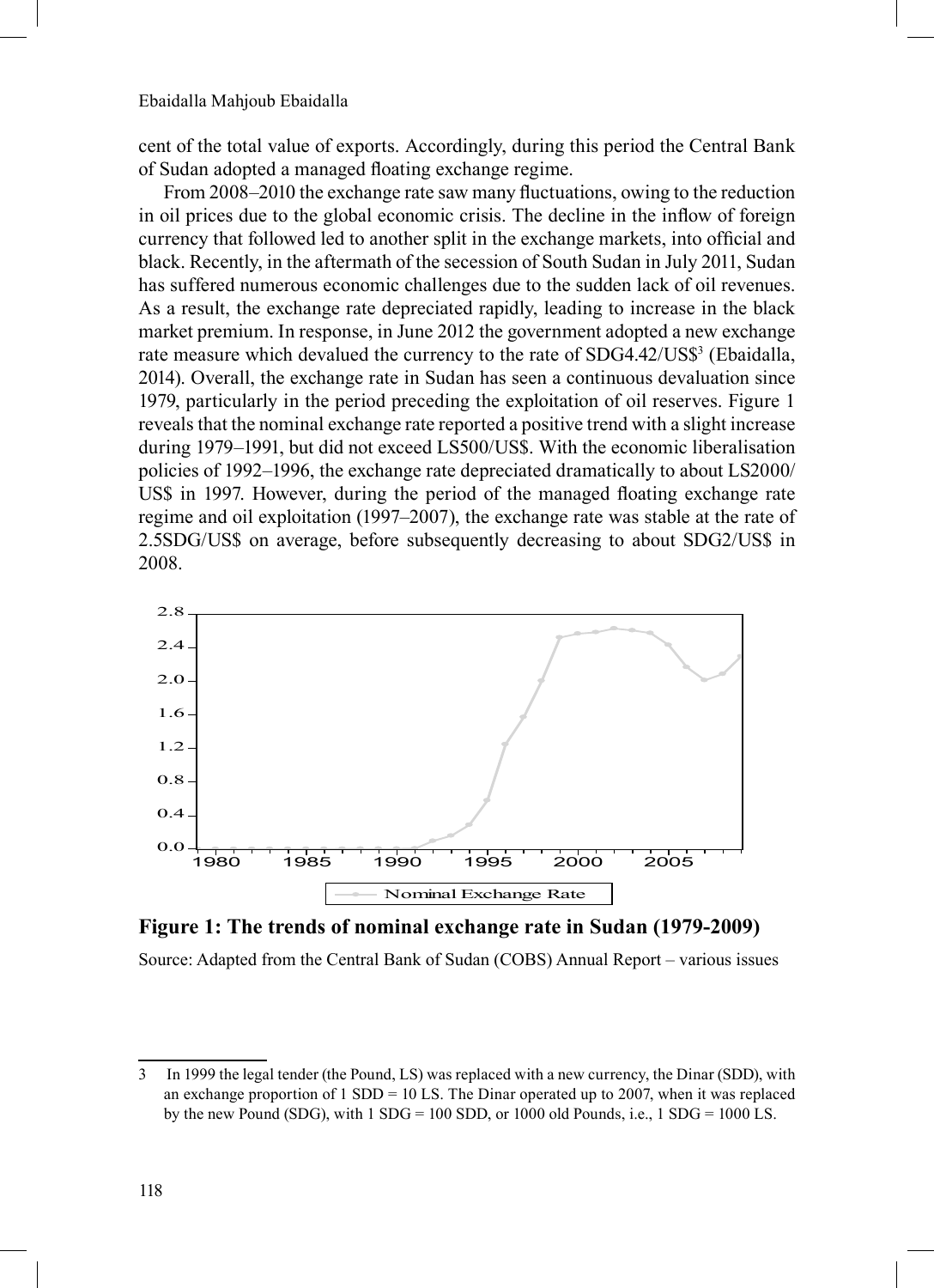Real exchange rate misalignment and economic performance in Sudan

#### **3 Literature review**

Motivated by the negative impact of exchange rate misalignment on economic outcomes in recent decades, a huge body of literature has sought to examine the relationship between RER misalignment and economic performance. Most empirical studies suggest that misaligned RER has had an adverse effect on economic indicators, such as economic growth and export performance (e.g., Cottani *et al*., 1990; Ghura & Grennes, 1993; Razin & Collins, 1997; Domaç & Shabsigh, 1999).

Ghura and Grennes (1993) are amongst those who employed the PPP model to study the relationship between RER and economic performance for a sample of 33 countries in sub-Saharan Africa. Using three measures of RER misalignment (PPPbased, black market-based and endogenous growth model-based), the authors found a negative relationship between RER misalignment and economic performance. They argue that the chronic RER misalignment was the main source of slow growth in Africa.

In their influential paper, Razin and Collins (1997) analysed the relationship between exchange rate misalignment and economic growth for a sample of 93 countries over the period 1975–1992. Their main contribution is that they developed and adopted an RER misalignment indicator based on an IS-LM model of an open economy. Razin and Collins found that exchange rate misalignment is negatively associated with economic growth, and concluded that very high overvaluation has a negative and significant impact on economic growth, while undervaluation has no significant effect.

In the same vein, Aguirre and Calderon (2006) examined the growth effects of RER misalignment in 60 countries during 1965–2003. Using a single equation model estimated by dynamic panel data techniques, the authors point out that RER misalignment has an adverse impact on economic growth. Moreover, they examined the growth impact of undervaluation and overvaluation, and found that both large over- and undervaluation negatively affect growth in developing countries, while a moderate level of undervaluation in the exchange rate boosts economic growth

Rodrik (2008) examined the impact of RER misalignment on growth for a sample of 184 countries using annual data for 1950–2004. He developed an index to measure the level of RER undervaluation based on the Balassa-Samuelson model using real per capita gross domestic product (GDP) data. Rodrik found that countries with more undervalued RERs achieved higher growth rates than those with overvaluation growth rates, implying that an overvalued RER negatively affects growth, while an undervalued exchange rate stimulates growth. Rodrik also noted that the magnitude and statistical significance of the estimated coefficient for RER undervaluation is higher for developing countries, because they are often characterised by institutional fragility and market failure.

189Berg and Miao (2010) used a fundamental equilibrium exchange rate model (FEER) to compare Rodrik' (2008) results with what they call the Washington Consensus (WC) view. Their findings suggested that WC and Rodrick's views are observationally equivalent for main growth regressions, but there are some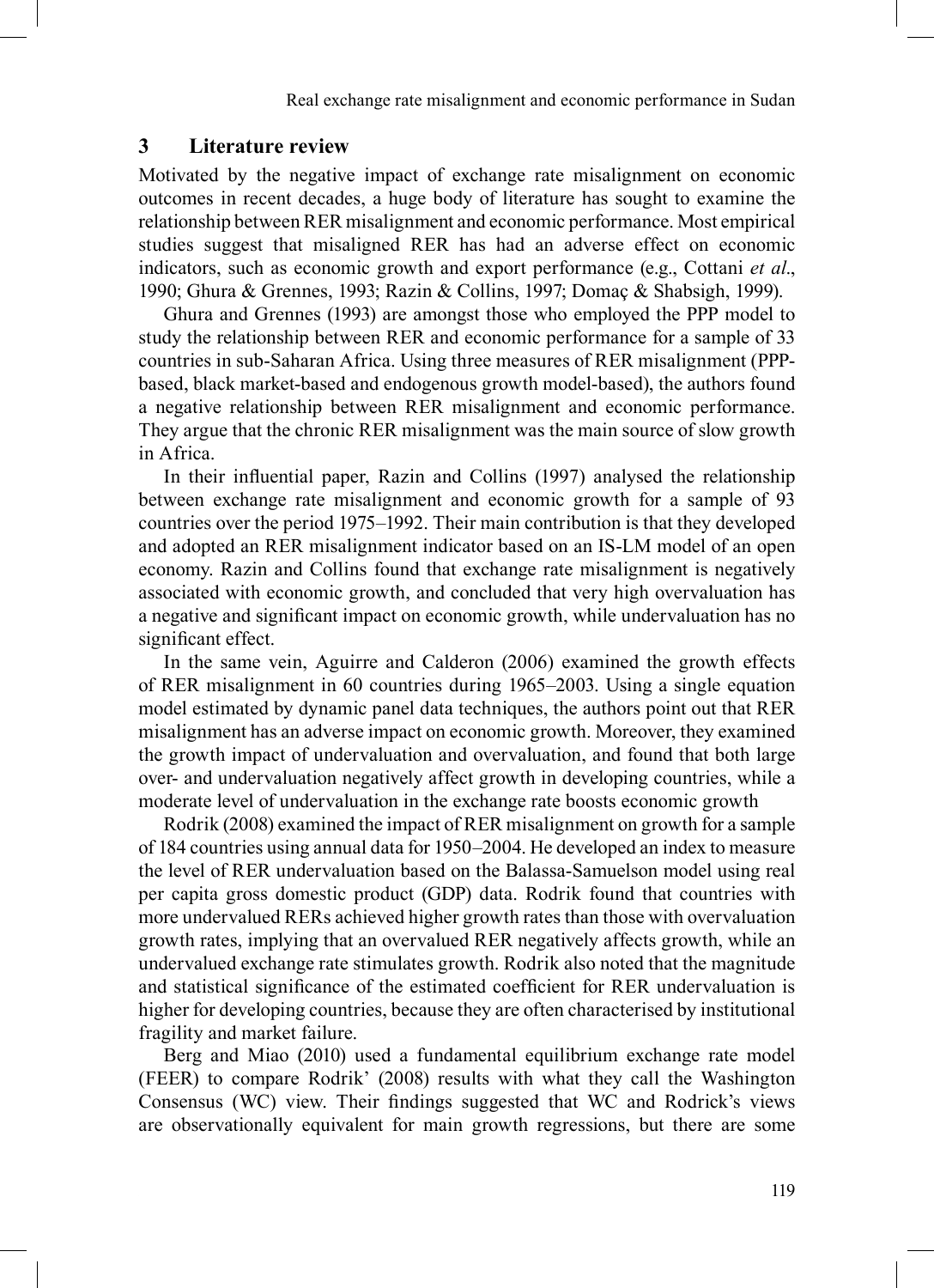identification problems since the determinants of RER misalignments are also likely to be independent variables in the growth regression model. However, their empirical findings support the view of Rodrik (2008), in the sense that undervaluation promotes long-run growth while overvaluation has the opposite effect – a result that it is not consistent with the WC viewpoint.

Recently, Elbadawi *et al.* (2012) evaluated the relationship between RER misalignment and economic performance measures, focusing on economic growth, export diversification and sophistication for a sample of 83 countries. They found that countries that have experienced some growth associated with a measure of export diversification were also likely to have avoided disequilibrium RER overvaluation. They also point out that not only is overvaluation bad for growth and export diversification, but undervaluation is good for both. Interestingly, their findings indicate that Sudan is among the group of SSA countries that has seen some increasing overvaluation in the latter 1990s and early 2000s.

The above discussion has revealed that exchange rate misalignment has a negative impact on economic performance. Yet despite extensive literature on the effect of exchange rate misalignment, there is a dearth of studies on the issue in African countries in general, and Sudan in particular. In addition, most existing studies employ cross-country data, while this study concentrates on single-country data. This study therefore contributes to the empirical literature on the issue.

## **4 Methodology**

To investigate the impact of RER misalignment on economic performance in Sudan, the analysis proceeds in two steps: 1) we measure the exchange rate misalignment, and then 2) assess its impact on economic growth and export performance. Therefore, this section is organised into two sub-sections: the first section outlines the measurement of the exchange rate misalignment, while the second discusses the data and methodology.

## *4.1 Measuring RER misalignment*

RER misalignment refers to a deviation of the actual RER from its long-run sustainable equilibrium path. Measuring RER misalignment has become a controversial issue in recent economic-related literature. However, two common methods have been widely used to measure exchange rate misalignment: purchasing power parity (PPP) estimates and the single equation-reduced form model.

According to the PPP method, RER misalignment refers to a deviation of the RER with respect to parity in some determined level of equilibrium exchange. The PPP approach basically relies on the Law of One Price (LOP), which states that when measured in a common currency, freely traded commodities should cost the same everywhere under perfectly competitive market conditions (i.e., zero transaction costs, no tax, homogeneous goods and complete certainty). In the literature, a large number of studies interrogate the PPP approach (see, e.g., Edwards, 1988; Taylor, 1988; Cottani *et al*. 1990; Chinn, 2006).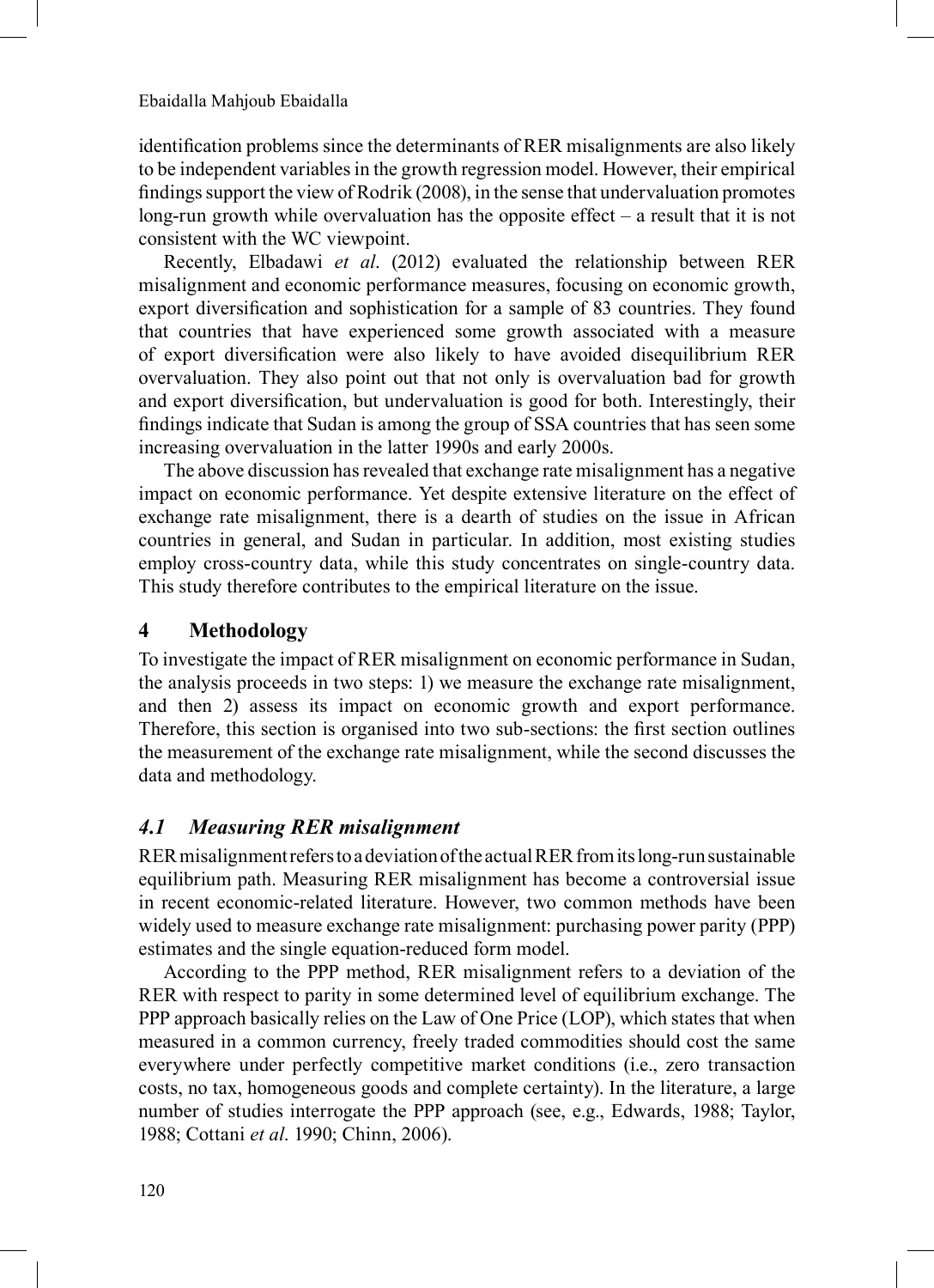Despite the simplicity of the PPP approach, the main shortcoming of the method Explicitly of the FIT approach, the main shortcoming of the include<br>is that it chooses a single equilibrium rate for all periods and only accounts for the monetary sources of exchange rate fluctuations, without capturing the exchange rate fluctuations attributed to real factors (Aguirre & Calderon, 2006). Accordingly, race included once the past two decades, most empirical works on this issue have used single equation models which are a reduced form of the equilibrium RER, derived from a wide variety of theoretical models usually relating the RER to a group of variables which variety of incordidation models usually relating the KER to a group of variables such as productivity  $\mathbb{R}$ . differentials, net foreign assets, terms of trade, trade openness, government consumption and trade policy. Thus, misalignments occur when RER deviates from its equilibrium path, which interprets the misalignments as being the result of inadequate macroeconomic, trade and exchange rate policies. The advantage of the single equation model is it uses time series techniques to estimate the equilibrium RER equation model is it uses time series termiques to estimate the equinorium<br>RER equation from the fundamentals. Moreover, the single equation approach requires fewer time series and allows for changes in the equilibrium exchange rate over time. Therefore, this study uses the single equation approach to measure RER misalignment and examine its impact on economic performance in Sudan.

# **4.2** *Estimation methodology and data* **Example 20 Example 20 Computer**

To compute the RER misalignment, the study follows the single equation approach, employing the modified version of Baffes *et al.* (1997) and Elbadawi *et al.* (2012). Since RER misalignment is a deviation of the actual RER from its equilibrium level of RER, we compute equilibrium RER by estimating empirically a long-run RER equation. The single equation model that links RER to a set of fundamentals could be specified as follows:

$$
\log RER_t = \beta_1 + \beta_2 \log TOT_t + \beta_3 \log OPN_t + \beta_4 \log PROD_t + \beta_5 \log GOV_t + \beta_6 \log TAX_t + \beta_7 NFI_t + \varepsilon_t
$$
\n(1)

This equation states that RER is explained by the terms of trade (TOT); trade openness (OPN); productivity (PROD);<sup>4</sup> government expenditure (GOV); taxes on non-tradable goods (TAX) and the net foreign income (NFI). All the variables are expressed in logarithm form, except for the NFI because it bears negative values in some years. Since the main objective of this article is to identify the short- and long-run determinants of equilibrium RER, the above model will be estimated employing the cointegration and Error Correction Model (ECM). The former is used to examine the long-run equilibrium relationship between the variables, while the latter approach captures the short-run dynamic.

for the long-run equilibrium relationship between the long-run equilibrium relationship between the variables, while  $\mathcal{L}$ 

 $\mathbf{f}_\text{max}$  the production are introduced to calculate the Balasa-Samuelson effect. differentials between traded and non-traded goods, measured by the relative price of non-traded to traded

<sup>4</sup> The productivity differentials are introduced to capture the Balasa-Samuelson effect. (i.e., the productivity differentials between traded and non-traded goods, measured by the relative price of  $R_{\text{non-traded to traded goods}}$ .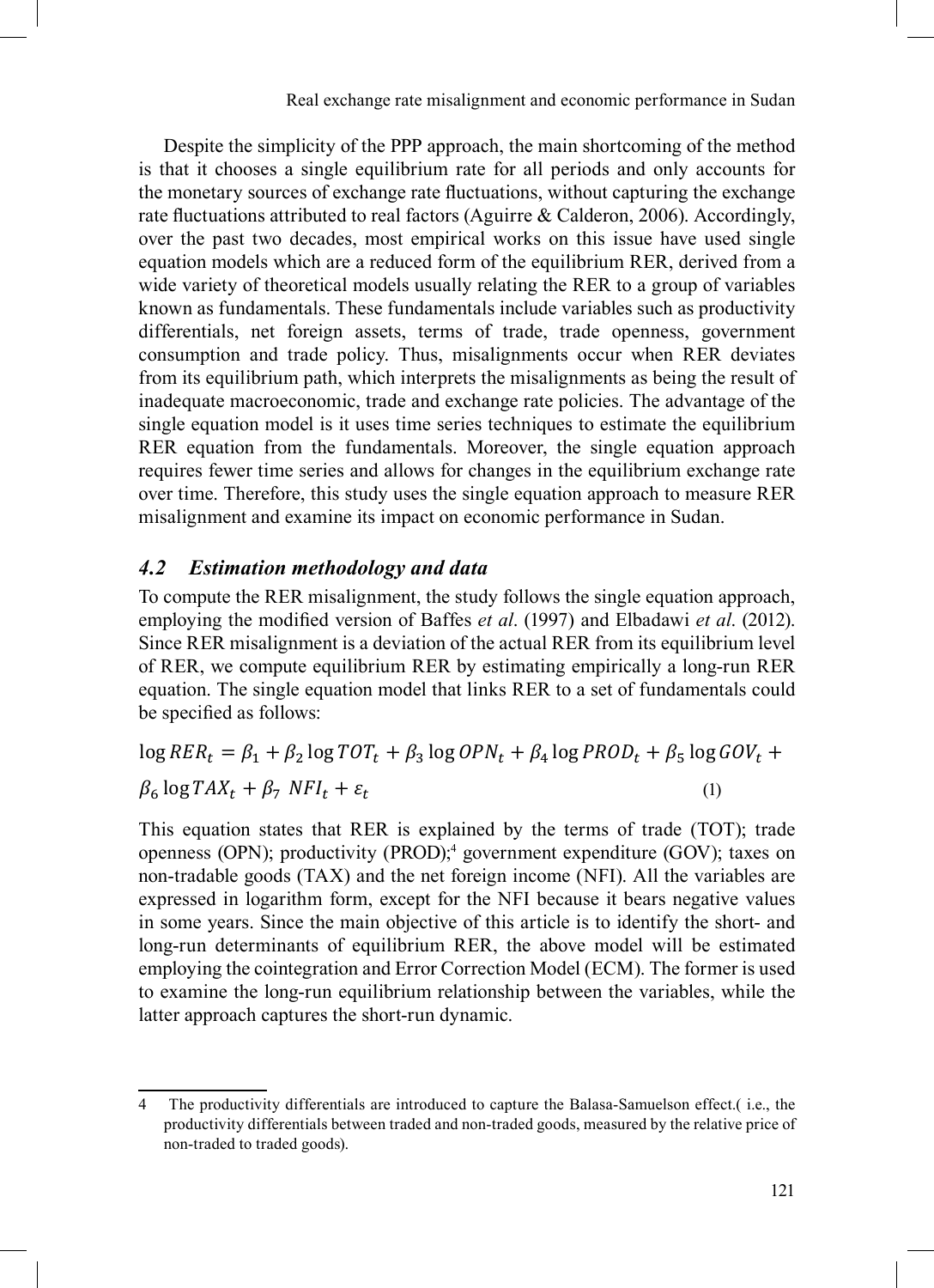Ebaidalla Mahjoub Ebaidalla<br>
on 1000 and 1000 and 1000 and 1000 and 1000 and 1000 and 1000 and 1000 and 1000 and 1000 and 1000 and 1000 and 1000 and 1000 and 1000 and 1000 and 1000 and 1000 and 1000 and 1000 and 1000 and 1 on non-tradable goods (6 < 0) and larger NFI (7 < 0).  $t_{\rm{max}}$  ,  $\frac{d}{dt}$  ,  $\frac{d}{dt}$  ,  $\frac{d}{dt}$  ,  $\frac{d}{dt}$  ,  $\frac{d}{dt}$  ,  $\frac{d}{dt}$ 

According to economic theory, the above model postulates that the equilibrium According to economic theory, the above model postulates that the equilibrium<br>RER will be appreciated with higher terms of trade, less trade openness, higher explicitly with the tradable goods sector relative to the non-tradable goods sector, more government expenditure, higher taxes on non-tradable goods and larger NFI . According to economic theory, the above model postulates that the equilibrium sector, more government expenditure, higher taxes on non-tradable goods and larger<br>NEI

the non-tradable goods sector (4 < 0), less government expenditure (5 < 0), higher taxes

After estimating equation  $(1)$  and determining the short- and long-run determinants of RER, the RER misalignment is obtained by subtracting the equilibrium from the actual exchange rate. That is, the equilibrium RER is derived from the multiplication of the long-run estimated coefficients in equation (1) by the permanent values of the of the long-run estimated coefficients in equation (1) by the permanent values of the<br>RER fundamentals. The actual fundamental variables will not be chosen because KER fundamentals. The actual fundamental variables will not be chosen because<br>they may exhibit a substantial degree of short-term 'noise', whereas the long-run equilibrium RER would not do so (Baffes *et al.*, 1997). Therefore, the analysis will use the Hodrick-Prescott (HP) filter to smooth out the estimated equilibrium RER.<sup>5</sup> As such, the HP filter allows us to obtain the 'long-run', 'permanent' or 'sustainable' values of the economic fundamentals by decomposing the time series into a trend values of the economic fundamentals by decomposing the time series like a trend<br>and stationary component. Hence, the equilibrium RER equation can be depicted and stationary component. Hence, the equilibrium RER equation can be depicted via the following model: NF1.<br>After estimating equation (1) and determining the short- and long-run determinants  $\alpha$  the leng give activities and  $\alpha$  and  $\alpha$  is  $\alpha$  in an allowing (1) for the aggregation on subsequently  $\alpha$  $\alpha$  component. Hence, the equilibrium KEK equation can be depicted of the long-run estimated coefficients in equation (1) by the permanent values of the  $1997$ . Therefore, the analysis will use the use the model of the Hodrick-Prescott (HD) filter to smooth out the estimated equilibrium PED  $^5$ and stationary component. Hence the equilibrium RER equation can be denicted series into a trend and stationary component. Hence, the equation can be equation can be equation can be equation can be equation can be equation can be equation can be equation can be equation can be equation can be expec a trend  $\mathbf{r}$  is the economic fundamental between  $\mathbf{r}$ 

$$
Ln e_t^* = \hat{\beta} F_t^p \tag{2}
$$

Ln  $e_t^* = \hat{\beta} F_t^p$  (2)<br>Where  $e^*$  is the equilibrium exchange rate, F is the vector of permanent or sustainable values of fundamentals obtained using the HP filter, and  $\hat{\beta}$  is the vector of large guy generators of equation (1). Therefore, the RER misalignment (EMIS) of long-run parameters of equation (1). Therefore, the RER misalignment (EMIS series) will be obtained as the percentage difference between the actual RER and equilibrium RERs, as follows: series) will be obtained as the percentage difference between the actual RER and equilibrium RERs, as follows:

$$
EMIS = \left(\frac{RER}{ERER}\right) - 1\tag{3}
$$

After measuring the RER misalignment indicator, we investigate the impact of After measuring the KER misalignment indicator, we investigate the impact of misaligned RER on economic performance through assessing its effect on economic misanglied KER on economic performance infough assessing its effect on economic<br>growth and export performance. First, we examine the relationship between RER growth and export performance. First, we examine the relationship between RER<br>misalignment and growth; this is because arguably a sound exchange rate policy is a misalignment and growth; this is because arguably a sound exchange rate policy is a<br>crucial condition for improving economic growth in a developing country (Easterly,  $2005$ ; Rodrik, 2008). Therefore, the constructed EMIS series will be added to the  $\frac{1}{2}$ right-hand side of the growth model beside other major factors affecting growth, as expressed in equation (4): performance the relationship between Report and and growth model between the relationship between relationship economic growth in a developing country (Easterly, 2005; Rodrik, 2005; Rodrik, 2005; Rodrik, 2005; Rodrik, 200  $\Gamma$  (4):  $\frac{1}{2}$  measurement indicator, we increase the impact of mission  $\frac{1}{2}$ 

$$
GDP_t = \alpha_1 + \alpha_2 \log GDP_{t-1} + \alpha_3 \log GOV_t + \alpha_4 \log OPN_t + \alpha_5 \log INV_t + \alpha_6 \log EDU_t + \alpha_7 \text{POP}_t + \alpha_8 \log EMIS_t + \varepsilon_t
$$
\n(4)

<sup>5</sup> Moving average employed to remove short-run fluctuation in the data requires a longer time series. But this

t = 1 + 2 log −1 + 3 log + 3 log + 5 log + 5 log + 5 log + 5 log + 5 log + 5 log + 5 log + 5 log + 6 log + 6 lo

7 POP + 8 log EMIS + 8 log EMIS + 8 log EMIS + 8 log EMIS + 8 log EMIS + 8 log EMIS + 8 log EMIS + 8 log EMIS

<sup>5</sup> Moving average employed to remove short-run fluctuation in the data requires a longer time series. But this

j

 $\overline{\hspace{0.2cm}}$  Moving average employed to remove short-run fluctuation in the data requires a longer time series. But this approach is not possible in a country like Sudan, where all data are<br>non-stationary and span a short period non-stationary and span a short period. m a country fine buddin, where an data are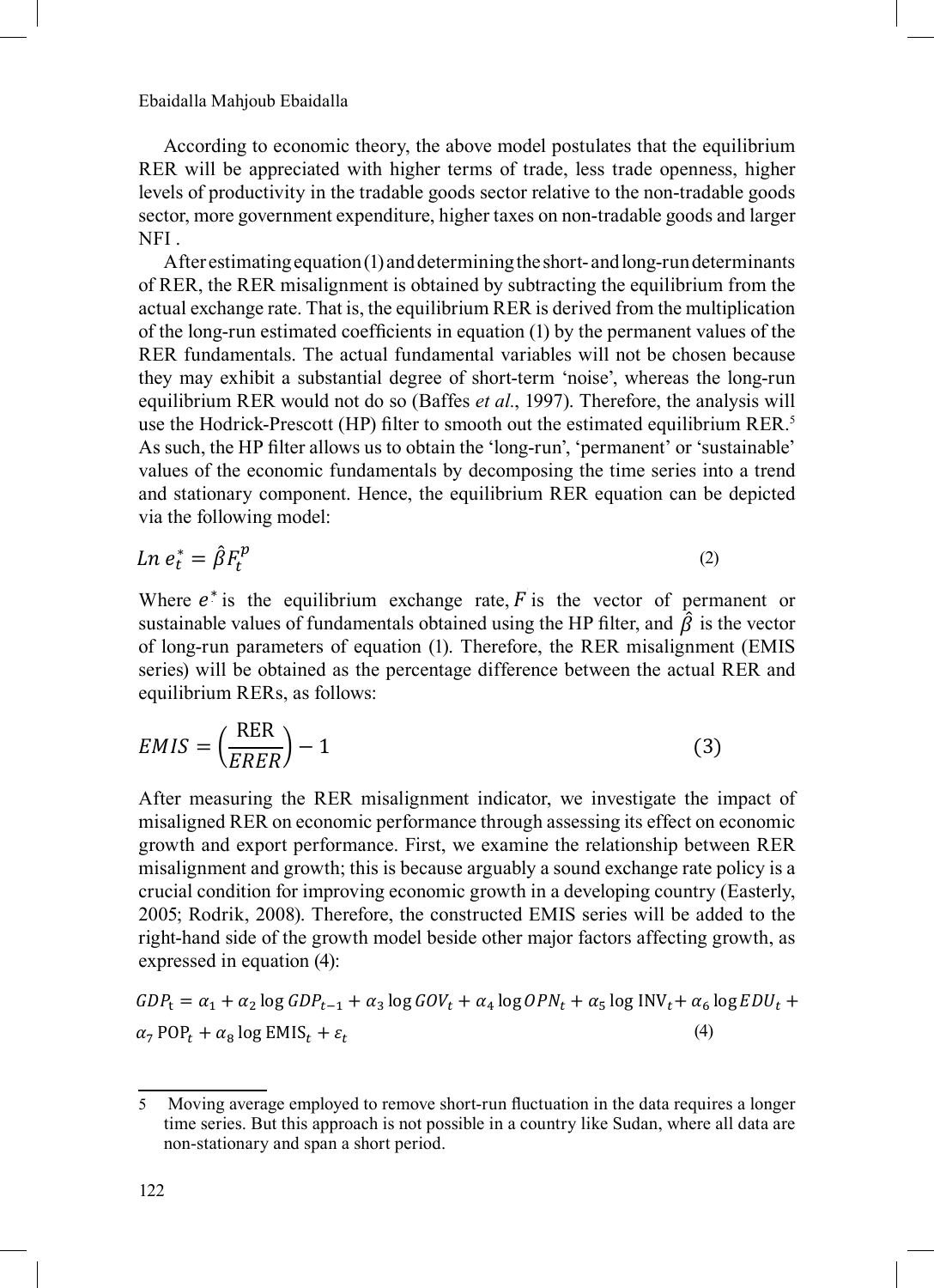where GDP is the real per capita GDP growth at time t. The explanatory variables are chosen based on the new classical growth model type proposed by Barro and Lee (1994), in which regressors include indicators for the initial conditions, the external environment and the macroeconomic policy. Accordingly, the explanatory variables are as follows: Government consumption  $(GOV)$ ; trade openness  $(OPN)$ ; domestic investment (INV); education attainment *(EDU)* to capture human capital investment; population growth (POP); and finally RER misalignment (EMIS) is included to capture the effect of exchange rate policy on economic growth performance. The growth model will be estimated using cointegration and the error correction model over the period 1979–2009. The model will also be tested for endogeneity problems using the Durbin-Wu-Hausman test, since endogeneity reduces the efficiency of OLS estimators.<sup>6</sup> Endogeneity might arise due to the appearance of possible endogenous variables in the right-hand side of the equation, e.g., investment and government spending.  $\sin \theta$  impact of RER misalignment of RER misalignment on exponent on exponent on exponent on exponent performance, as  $\sin \theta$  $GDD^*$  is the real per capital per capital per capital per chosen at time terms are chosen at time terms are chosen as chosen as chosen at time terms are chosen as chosen as  $GDD^*$ 

Second, we examine the impact of RER misalignment on export performance, second, we channel the impact of these impact on the volume of exports<br>as exchange rate misalignment has an adverse impact on the volume of exports and export diversification (Elbadawi et al., 2012). Indeed, RER misalignment and particularly overvaluation hurt the competitiveness of exported goods. Following Elbadawi *et al.* (2012) and Nabli and Venganzones-Varoudakis (2002), we assess the export performance impact of RER misalignment by estimating using the following model:  $\frac{1}{2}$  possible endowed beginning the immest of  $\overline{D}$   $\overline{D}$  misalignment and exponent and exponent and  $\overline{D}$ ort performance impact of PEP misalignment by estimating using the following overvaluation hurt the competitiveness of exported goods. Following Elbadawi *et al*. (2012) diversification (Elbadawi **et al., 2012)**. Indeed, RER mission and particular models.

$$
\log EX_t = \alpha_1 + \alpha_2 \log GDP_t + \alpha_3 \log TOT_t + \alpha_4 \log INV_t + \alpha_5 \log EDU_t + \alpha_6 \log FDI_t + \alpha_7 \text{Oil}_t + \alpha_8 \log EMI_t + \epsilon_t
$$
\n(5)

Where  $EX_t$  is the export indicator, measured by the ratio of total exports to the GDP;  $GDP_t$  is GDP per capita; TOT is terms of trade; INV is the domestic investment; EDU is the education attainment; *FDI* is the foreign direct investment; Oil is a dummy is the ducation attainment; *FDI* is the foreign direct investment; Oil is a dummy variable to capture the impact of oil on export performance, taking the value of 1 after oil exploitation (i.e., 1999) and zero otherwise; and EMIS is the RER misalignment (see Appendix I for definitions and sources of data). The estimation of the export model will also be performed via the cointegration and error correction model.

The study utilises the annual time series data covering the period 1979–2009. This period is selected because in 1979 Sudan's economy saw the start of exchange rate volatility in addition to economic instability. The period also guarantees the availability of data on the variables under study. The data used in the analysis are macroeconomic data obtained from, amongst others, the Central Bank of Sudan, the World Bank Development Indicators and the International Monetary Fund. The definitions and sources of the data used in the study are presented in Appendix I. definitions and sources of the data used in the study are presented in Appendix I. capture the impact of order  $\mu$  and the control of the value of 1 after order 1 after  $\mu$  and 1070, 2000,

The summary statistics and correlation matrix for the variables used in the analysis are presented in Appendices III and IV, respectively. The results of summary

 $\overline{6}$  If the test indicates a symptom of endogeneity we will estimate the model using 2SLS and instrumental variables.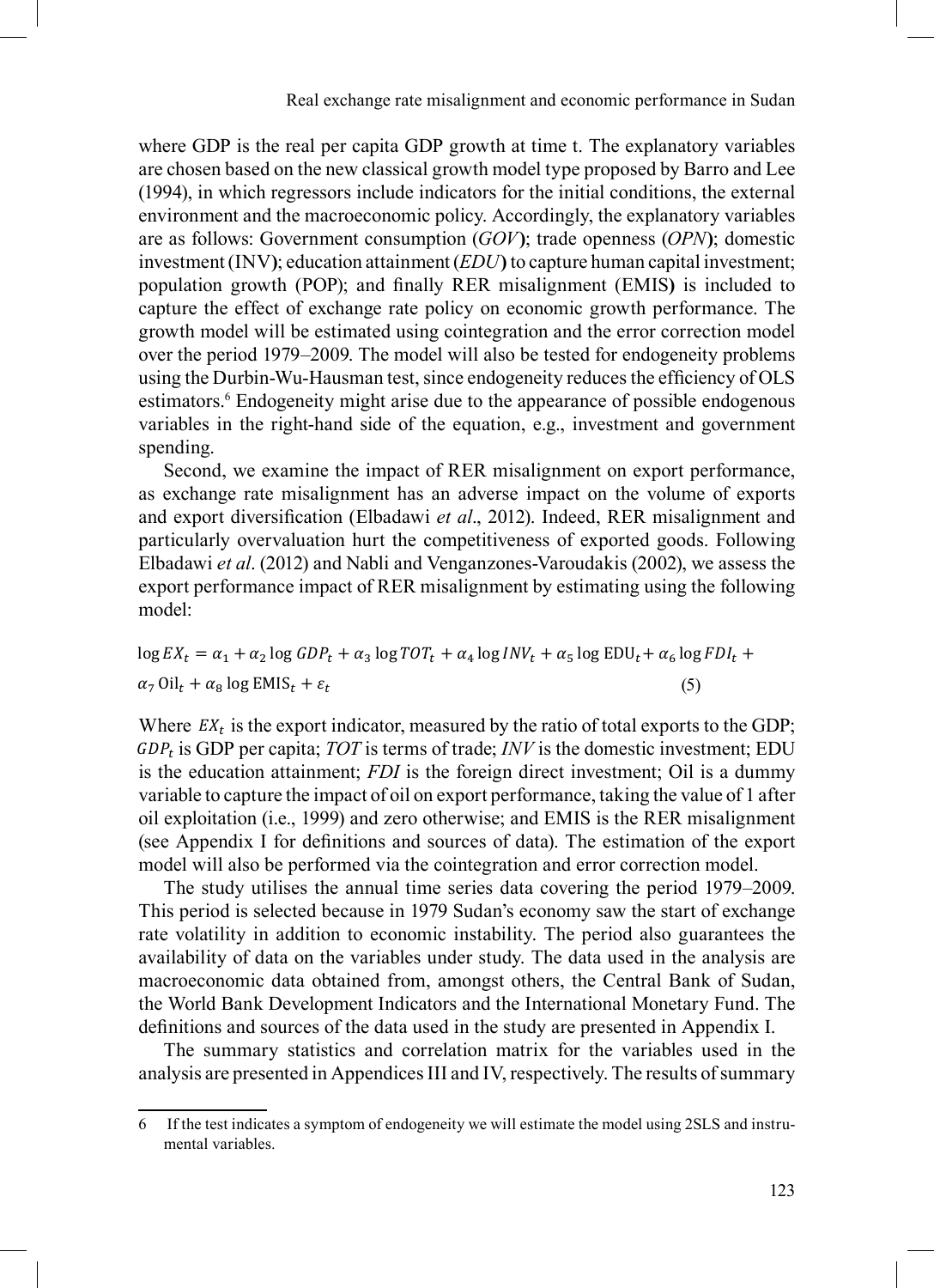statistics show that the standard deviation of the RER is 5.41, implying that Sudan's economy suffered from exchange rate volatility during the period under study. The results in Appendix IV indicate high correlations between some variables such as education and population growth; exports and investment; exports and openness; and exports and FDI.

## **5 Empirical results and discussions**

#### *5.1 RER misalignment*

Before examining the exchange rate misalignment, we checked the time series properties of the RER and its fundamentals, employing unit root and cointegration tests. First, the order of integration for all variables is identified by applying DF– GLS and Kwiatkowski et al's 1992 KPSS tests for unit roots in the variables.<sup>7</sup> Since unit root tests are sensitive to lag length, we use the Akiake Information Criterion (AIC) to select the optimal lag length. The results of the unit root test for each variable with and without trend are presented in Table 1 (Appendix II). The results show that all the series are non-stationary at level. When taking the variables in their first difference, the results show that all variables are stationary at one per cent significance level, in both the DF–GLS and KPSS tests. Therefore, we can conclude that all the series are integrated of order one (i.e., *I(1)*)*.*

Having identified the order of integration of the variables, the next step is to test whether a long-run relationship exists between the variables, by using the cointegration test. In addition, the cointegration analysis allows for the identification of the long-run determinants of the RER. Hence, the study employs the Johansen-Juselius multivariate cointegration test. Before undertaking these tests, the relevant order of the vector autoregressive (*VAR*) model is specified. Since the sample size is relatively small, we select lag 1 for the order of the *VAR*, as suggested by Pesaran and Pesaran (1997). The results of trace and maximum eigenvalue statistics obtained from the Johansen-Juselius (1990) (*JJ*) method using the assumption of a linear deterministic trend in the data are presented in Table 2 (see Appendix II). The results of the JJ multivariate cointegration tests indicate that under the trace statistics there are seven cointegration relations between the RER and its determinants. On the other hand, the maximum eigenvalue statistic shows five cointegration relationships. For consistency, therefore, we conclude that there is a long-run relationship between the RER and its major fundamentals in Sudanese economy.

After establishing the long-run relationship between the variables, the cointegration equation can be used to identify the long-run coefficients of the RER, hence deriving the equilibrium RER. We normalised on the RER equation since this is where our focus lies. The results of the long-run cointegrating vector coefficients of RER are presented in Table 1.

<sup>7</sup> We used the KPSS and DF-GLS tests because they perform better in the case of a short data sample than the conventional unit root tests, such as Dickey Fuller (DF) and Philips Perron (PP).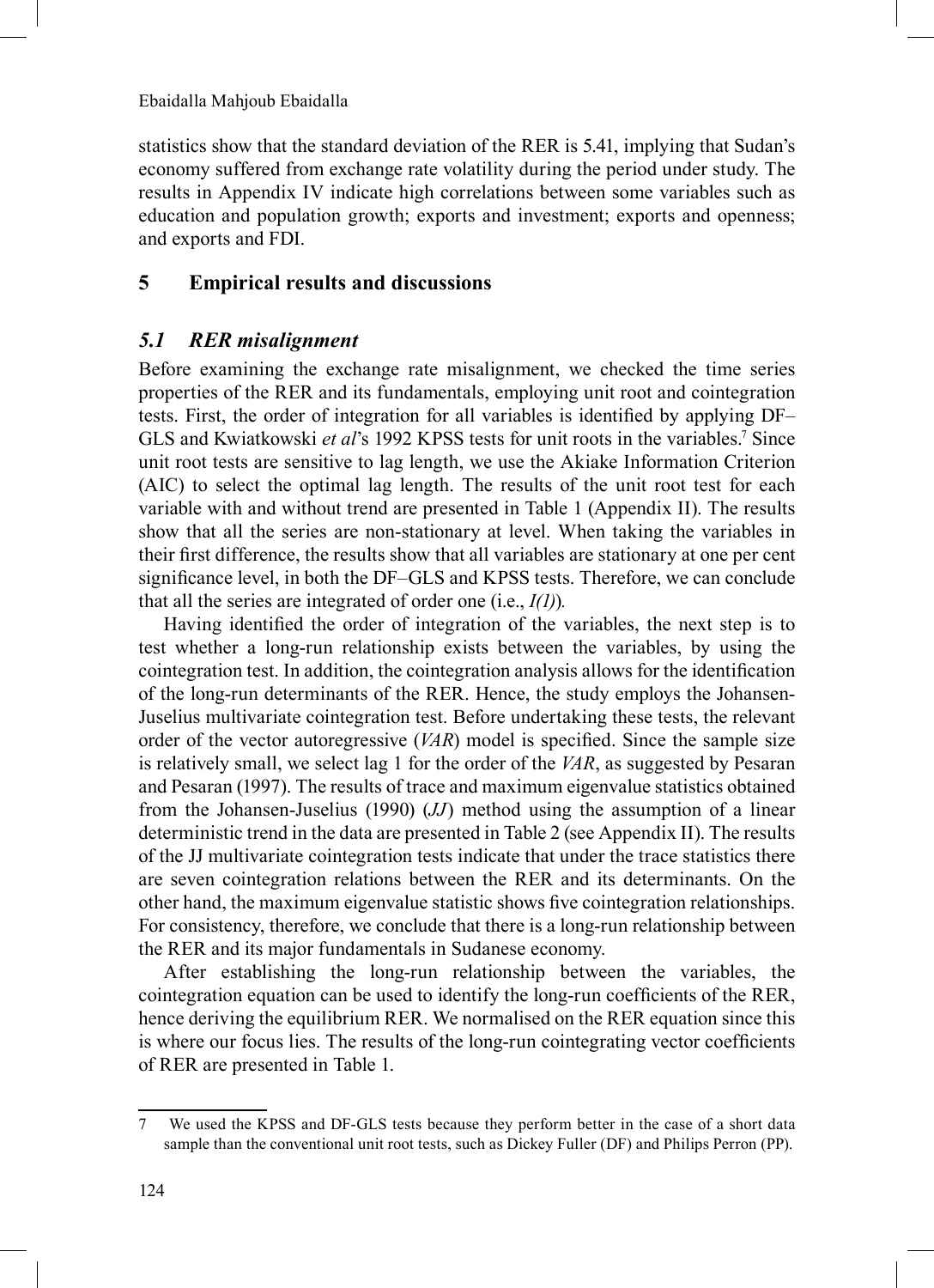Real exchange rate misalignment and economic performance in Sudan

| The dependent variable is the RER |              |              |        |  |  |  |
|-----------------------------------|--------------|--------------|--------|--|--|--|
| Variable                          | Coefficient  | t-statistics | Prob   |  |  |  |
| Constant                          | $-20.065$    | 0.231        | 0.8191 |  |  |  |
| Terms of trade                    | 0.144        | 0.054        | 0.9575 |  |  |  |
| Trade openness                    | $-1.638***$  |              | 0.0001 |  |  |  |
| Productivity                      | $-1.902$ *** |              | 0.0001 |  |  |  |
| Government spending               | $-4.456***$  | $-10.078$    | 0.0001 |  |  |  |
| <b>Taxes</b>                      | $1279***$    |              | 0.0015 |  |  |  |
| <b>NFI</b>                        | $-6.541**$   | $-2.702$     | 0.0127 |  |  |  |

**Table 1: Results of long-run (normalized cointegrating coefficients)** 

Note: \*\*\*, \*\* and \* indicate significance at the 1, 5 and 10 per cent levels respectively

The results reveal that all the estimated coefficients carry their expected signs, except that of trade openness and taxes. All the variables are also statistically significant except the terms of trade. The results indicate that in the long run, RER is influenced positively by the terms of trade and taxes. On the other hand, the economy's openness, productivity, government spending and NFI negatively influence the RER in the long run.

The results indicate that the terms of trade (TOT) have a positive impact on the RER, implying that an increase in the relative price of exported goods to imported goods leads to a depreciation of the RER. This finding supports many empirical studies (e.g., Baffes *et al*., 1997; Aguirre & Calderon, 2006; Elbadawi *et al.*, 2012). Unexpectedly, the coefficient of trade openness is negative, contradicting the results obtained by Elbadwai *et al*. (2012). This result indicates that trade liberalisation and fewer trade restrictions appreciate the exchange rate in the long run. This result, however, corroborates the findings of some empirical studies, such as that by Nabli and Venganzones-Varoudakis (2002), who found that trade restrictions in the MENA countries depreciate the exchange rate.

The long-run results also show that the impact of government consumption on the RER is negative, confirming the findings of Aguirre and Calderon (2006). This result indicates that an increase in government spending in Sudan depreciates the RER. Interestingly, the coefficients of productivity and NFI are negative, implying that the improvement of productivity and the increase in the net income from abroad have a depreciative effect on the RER in Sudan.

Having identified the long-run determinants of the RER, the next step is to use the Error Correction Model (ECM) to identify the short-run determinants of the RER. The ECM also allows for an examination of how fast the RER adjusts to changes in its underlying equilibrium. The results of the ECM analysis are presented in Table 2.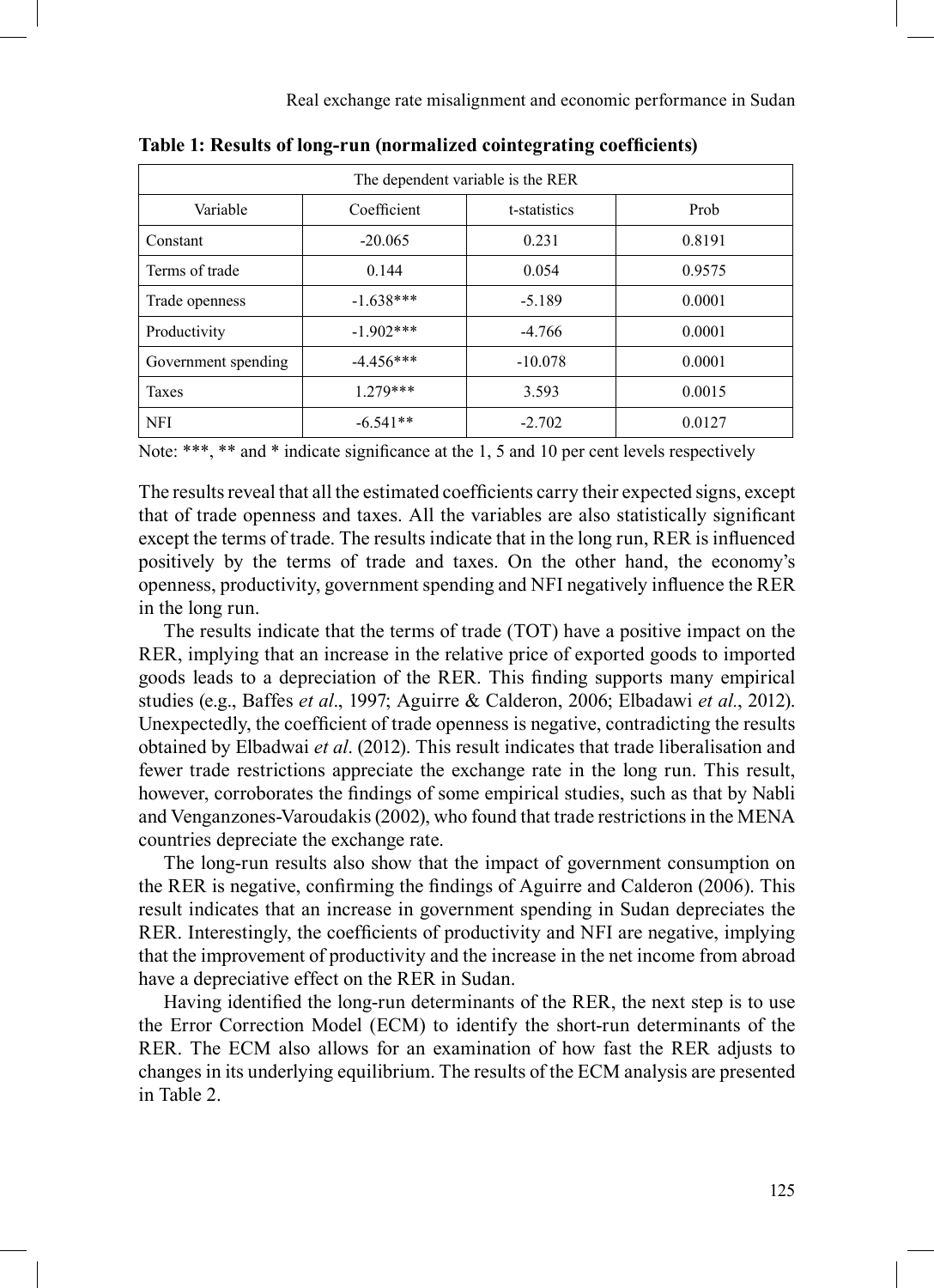| The dependent variable is the RER  |                        |                         |        |  |  |  |
|------------------------------------|------------------------|-------------------------|--------|--|--|--|
| <b>Variable</b>                    | Coefficient            | t-statistics            | Prob   |  |  |  |
| Constant                           | 0.029                  | 0.486                   | 0.6316 |  |  |  |
| $\triangle$ RER (-1)               | 0.249                  | 0.878                   | 0.3890 |  |  |  |
| ATerms of trade                    | $0.417*$               | 1.878                   | 0.0731 |  |  |  |
| $\triangle \text{T}$ rade openness | 0.037                  | 0.100                   | 0.9212 |  |  |  |
| $\Delta$ Productivity              | $-0.940*$              | 1.782                   | 0.0880 |  |  |  |
| $\Delta$ Government spending       | $-0.676**$             | $-2.556$                | 0.0177 |  |  |  |
| $\triangle$ Taxes                  | 0.350                  | 0.802                   | 0.4308 |  |  |  |
| $\Delta$ NFI                       | $-3.557$               | $-1.616$                | 0.1197 |  |  |  |
| Error term                         | $-0.257***$            | $-2.925$                | 0.0076 |  |  |  |
| Adjusted R-squared                 | 0.56                   | Durbin-Watson statistic | 2.31   |  |  |  |
| F-statistic                        | $2.024 - Prob(0.0572)$ |                         |        |  |  |  |

**Table 2: Results of the Error Correction Model**

Note: \*\*\*, \*\* and \* indicate significance at the 1, 5 and 10 per cent levels respectively

∆ indicates the first difference operator

The analysis shows that most of the variables bear the expected signs, and the findings fit well with existing literature on the RER. The coefficient of lagged dependent variable is positive, indicating that the short-run dynamics of the RER is positively influenced by the previous situation of the RER.

Similar to the long-run results, the short-run analysis indicates that the signs of productivity differentials, government expenditure and NFI are negative, as expected. Unlike the long-run analysis, the ECM results show that the coefficient of trade openness is positive, but not significant. This result contradicts the findings of Elbadawi *et al*. (2012) and Baffes *et al*. (1997). Moreover, the ECT is found to be statistically significant, confirming the long-run findings. The coefficient of ECT implies that the long-run disequilibrium in the RER can be corrected each year by a proportion of about 25 per cent.

After identifying the RER determinants, we proceed to compute the RER misalignment using equation (3). The actual RER series are generated through multiplication of the long-run parameters of Table 1 by sustainable values of the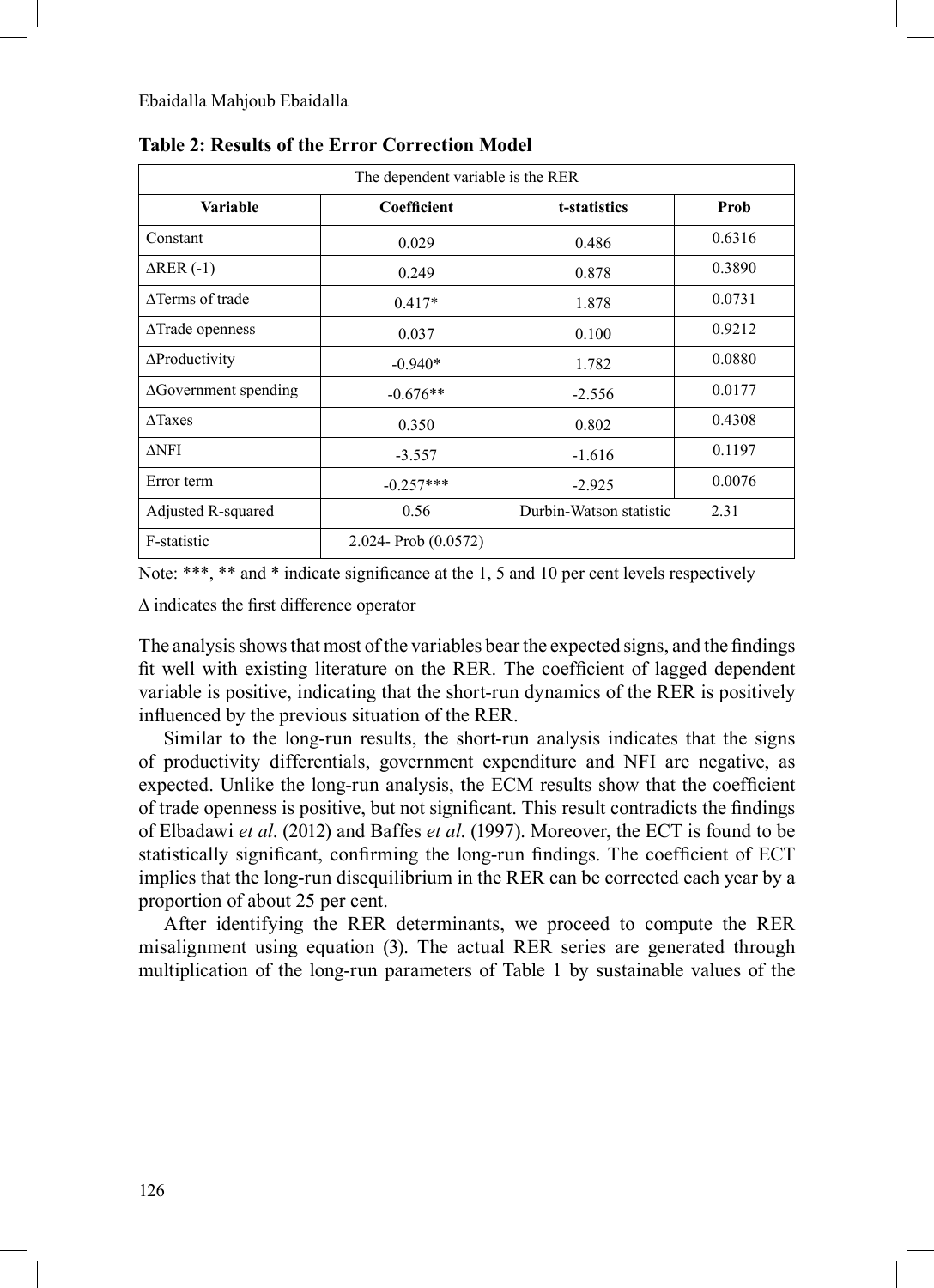fundamentals obtained via the HP filter. The results of the RER misalignment are divided into three periods: 1979–1991, 1992–1998 and 1999–2009 (see Table 5, Appendix II). The first period reflects the phase of state control policies; the second represents the economic liberalisation policies, and the third reflects the phase of the advent of oil. The results show that the RER was misaligned over the entire period of the study, with an average of 12 per cent, indicating that the Sudanese economy has experienced an overvalued RER for the past three decades. Over the three periods, we observe that the exchange rate overvaluation varies from one period to another, confirming the high standard deviation of the RER in Appendix IV. In the first period the RER misalignment accounted for 11.6 per cent on average, with the highest level of volatility; in the second period the RER reported a high rate of misalignment, reaching 14.7 per cent on average; and, interestingly, during the third period the RER misalignment indicator accounted for 9.4 per cent, with the lowest level of volatility only 0.6 per cent on average. This finding confirms the results of Elbadawi *et al*. (2012) who found that the RER in Sudan exhibited an overvaluation in the latter 1990s and early 2000s. This result mirrors the actual situation in Sudan; where the nominal exchange rate has reported remarkable stability in the last decade, owing to the huge surge of foreign exchange that accompanied the commercial exploitation of oil and the flow of FDI. Therefore, we conclude that during the entire period of the study (1979–2009), the Sudan economy experienced a substantial exchange rate misalignment, particularly as regards overvaluation.

#### *5.2 Exchange rate misalignment and economic performance*

To examine the impact of RER misalignment on economic performance, we estimated the models of economic growth and export, as represented in equations (4) and (5). Before estimating these equations, we checked the log-run relationship between the variables for each equation under investigation. The results of cointegration for economic growth and export equations are presented in Tables 3 and 4 (Appendix II). The results of cointegration for the growth model in Table 3 show that the trace statistics indicate seven cointegration relations while the maximum eigenvalue indicates six. The cointegration tests for exports model (Table 4) demonstrate four cointegration relations between the variables and exports by both trace statistics and maximum eigenvalue tests. Therefore, we estimated the model using both cointegration and ECM techniques.8 The results of the long- and short-run analyses of the impact of exchange rate misalignment on economic growth are presented in Tables 3 and 4, respectively.

<sup>8</sup> We checked the problem of endogeneity for both growth and exports models using the Durbin-Wu-Hausman test, but no serious endogeneity was detected. Therefore, the impact analysis will be performed by applying cointegration and the ECM.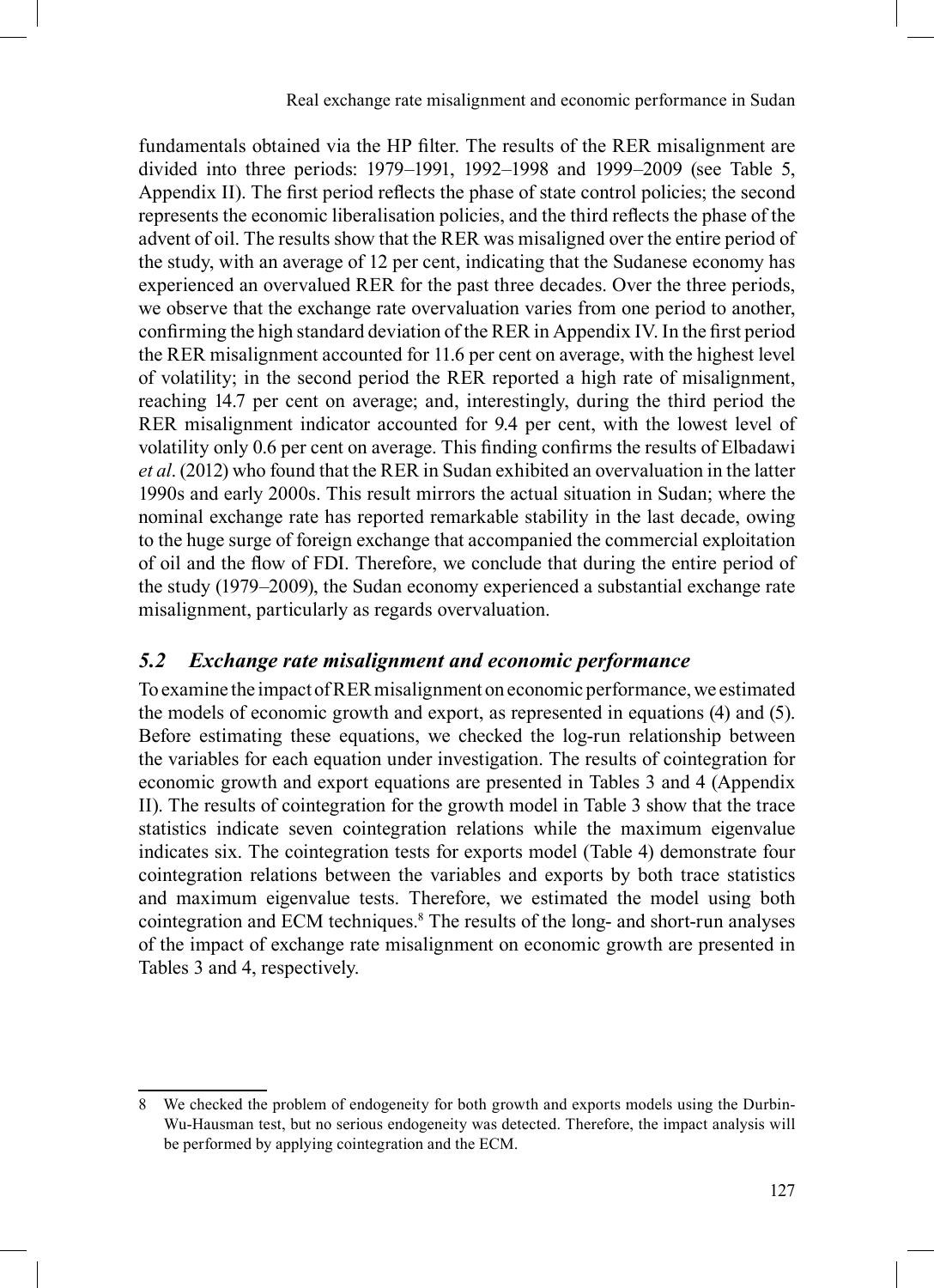| The dependent variable is economic growth |              |          |        |  |  |
|-------------------------------------------|--------------|----------|--------|--|--|
| Variable                                  | Prob         |          |        |  |  |
| Constant                                  | $-25.007***$ | 5.892    | 0.0001 |  |  |
| Government spending                       | 2.698***     | 9.966    | 0.0001 |  |  |
| Trade openness                            | 0.310        | 0.681    | 0.5024 |  |  |
| Investment                                | $9.113***$   | 11.133   | 0.0001 |  |  |
| Education                                 | $-2.513$     | $-1.597$ | 0.1234 |  |  |
| Population                                | 10.616***    | 6.517    | 0.0001 |  |  |
| RER misalignment                          | 1.784        | 1.203    | 0.2407 |  |  |

#### **Table 3: Results of long-run model: Growth equation**

Note: \*\*\*, \*\* and \* indicate significance at the 1, 5 and 10 per cent levels respectively

The results in Table 3 show that most of the variables carry their expected signs and fit with the theory, except for education. All the variables are statistically significant, except trade openness and education. These results indicate that economic growth in the long run is positively and significantly influenced by government spending, investment and population growth. Unexpectedly, the impact of human capital measured by education level is negative, but not significant. Importantly, the impact of exchange rate misalignment on economic growth is positive, but not significant, confirming the study by Aguirre and Calderon (2006) and MacDonald and Vieira (2010). This implies that the diversion of the exchange rate from its equilibrium level does not play an important role in explaining growth in Sudan in the long run. This finding contradicts those of Elbadawi *et al*. (2012), who found that exchange rate misalignment has a negative and significant impact on economic growth in SSA.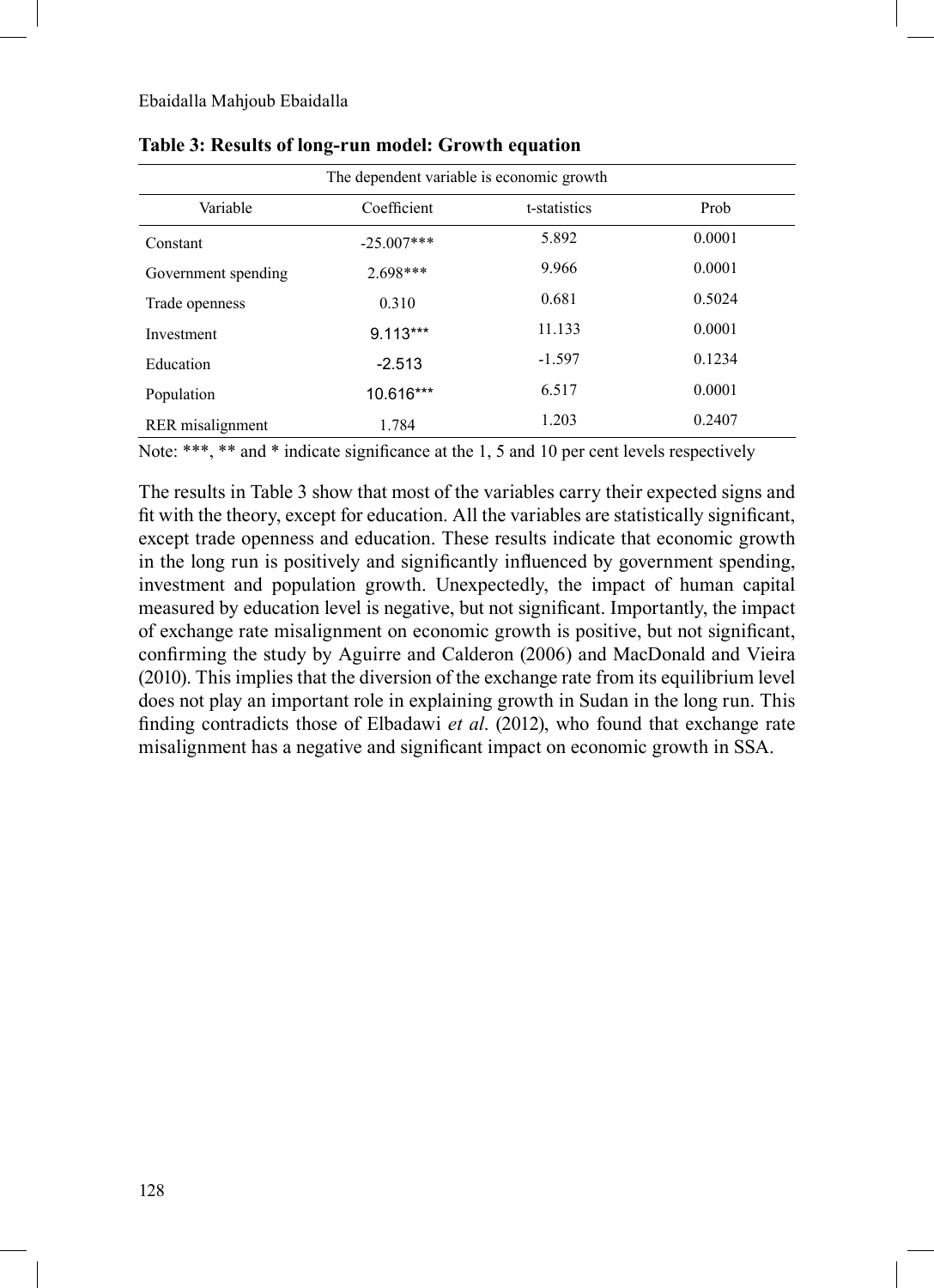| The dependent variable is economic growth. |                        |                         |        |  |  |  |
|--------------------------------------------|------------------------|-------------------------|--------|--|--|--|
| Coefficient<br>Variable<br>t-statistics    |                        |                         |        |  |  |  |
| Constant                                   | $-0.029$               | $-0.030$                | 0.9759 |  |  |  |
| $\triangle$ GDP growth $(-1)$              | $0.874***$             | 4.921                   | 0.0000 |  |  |  |
| $\Delta$ Government spending               | $0.939*$               | 1.881                   | 0.0620 |  |  |  |
| $\triangle \text{T}$ rade openness         | $-0.164$               | $-0.677$                | 0.4992 |  |  |  |
| $\Delta$ Investment                        | 0.091                  | 0.244                   | 0.8071 |  |  |  |
| <b>AEducation</b>                          | $8.672***$             | 3.251                   | 0.0014 |  |  |  |
| $\Delta$ Population                        | 5.004                  | 0.487                   | 0.6265 |  |  |  |
| $\triangle$ RER misalignment               | 1.916                  | 0.775                   | 0.4394 |  |  |  |
| Error term                                 | $-0.033**$             | $-2.156$                | 0.0327 |  |  |  |
| Adjusted R-squared                         | 0.62                   | Durbin-Watson statistic | 2.12   |  |  |  |
| F-statistic                                | 4.110- Prob $(0.0040)$ |                         |        |  |  |  |

**Table 4: Results of the ECM: Growth equation**

Note: \*\*\*, \*\* and \* indicate significance at the 1, 5 and 10 per cent levels, respectively. ∆ indicates the first difference operator

The results of the short-run analysis indicate that all the variables carry their expected signs except trade openness. As suggested by the theory, government expenditure, domestic investment and education level positively affect the economic growth in Sudan. Similar to the long-run analysis, the misalignment index has a positive and insignificant effect. Since the exchange rate misalignment index shows signs of overvaluation during the period under study, we conclude that the exchange rate overvaluation has no significant impact on economic growth in Sudan. This result mirrors the actual situation in Sudan, as the economy during the last decade has witnessed a stable and positive growth rate, despite the exchange rate overvaluation, owing mainly to oil exportation. Finally, the error correction term is negative and significant, confirming the long-run findings.

Second, we examine the effect of the exchange rate misalignment on export performance through the estimation of equation (5) using cointegration and the ECM. The results are presented in Tables 5 and 6, respectively.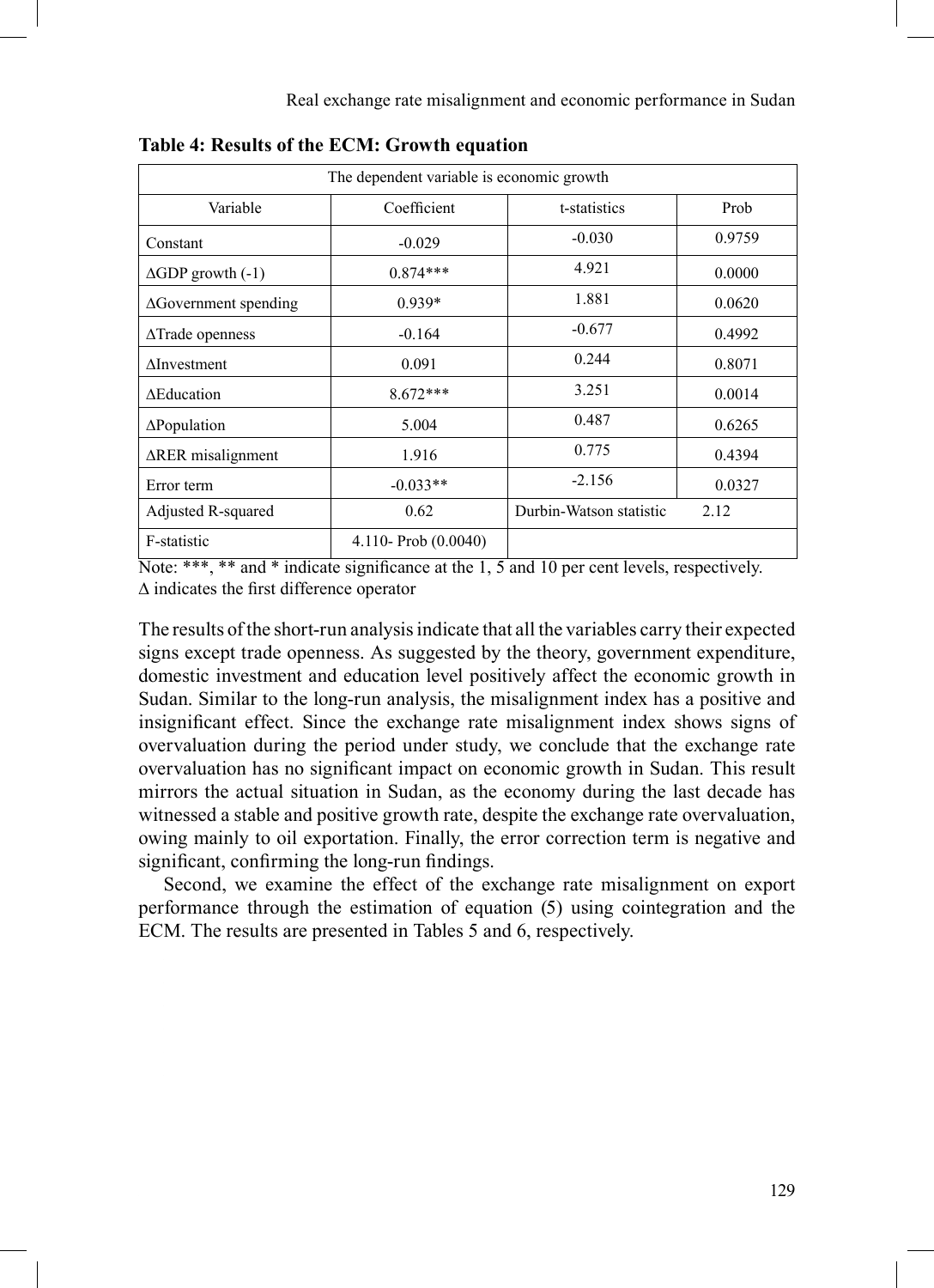| The dependent variable is exports       |             |          |        |  |  |  |
|-----------------------------------------|-------------|----------|--------|--|--|--|
| Variable<br>Coefficient<br>t-statistics |             |          |        |  |  |  |
| Constant                                | 5.395       | 0.8311   | 0.4141 |  |  |  |
| GDP growth                              | 0.011       | 0.359    | 0.7227 |  |  |  |
| Investment                              | $0.337***$  | 6.959    | 0.0001 |  |  |  |
| Terms of trade                          | $1.348***$  | 25.218   | 0.0001 |  |  |  |
| Education                               | $-1.188***$ | 17.684   | 0.0001 |  |  |  |
| <b>FDI</b>                              | $0.366***$  | 12.866   | 0.0001 |  |  |  |
| RER misalignment                        | $-1.941***$ | $-3.867$ | 0.0001 |  |  |  |

**Table 5: Results of long-run model: Export equation**

Note: \*\*\*, \*\* and \* indicate significance at the 1, 5 and 10 per cent levels respectively

The results of the long-run analysis indicate that exports are affected positively by real GDP, investment, terms of trade and FDI. This implies that the domestic economic environment plays a significant role in encouraging exports in Sudan, in the long run. Unexpectedly, the coefficient of education is negative and significant in the long run. This finding could be explained by the fact that an improvement in education level pushes workers out of export sectors like agriculture, the leading sector in the economy. The impact of exchange rate misalignment on exports is found to be negative and significant, implying that misalignment of the RER discourages exports performances in Sudan. This result confirms many empirical studies on RER misalignment and export performance (e.g., Nabli & Venganzones-Varoudakis, 2002; Elbadawi *et al*., 2012).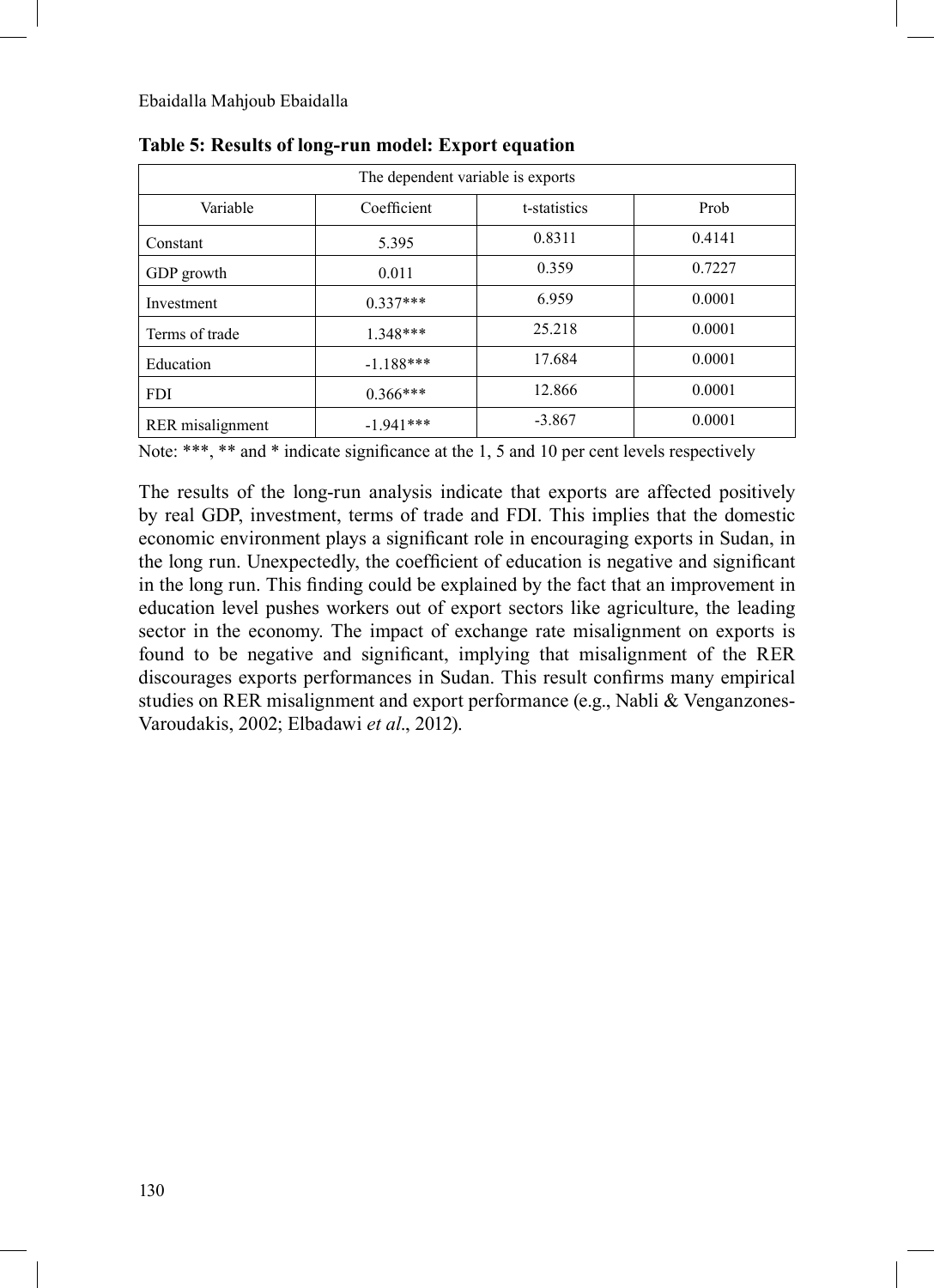| The dependent variable is exports |                        |                         |        |  |  |  |
|-----------------------------------|------------------------|-------------------------|--------|--|--|--|
| Variable                          | Coefficient            | t-statistics            | Prob   |  |  |  |
| Constant                          | $-0.202$               | $-0.656$                | 0.5189 |  |  |  |
| $\Delta$ Export (-1)              | $0.790***$             | 2.820                   | 0.0055 |  |  |  |
| $\triangle$ GDP growth            | 0.113                  | 0.410                   | 0.6824 |  |  |  |
| $\Delta$ Investment               | $-0.313$               | $-1.547$                | 0.1242 |  |  |  |
| ATerms of trade                   | $0.488***$             | 2.887                   | 0.0088 |  |  |  |
| <b>AEducation</b>                 | $1.407*$               | 1.673                   | 0.0966 |  |  |  |
| <b>AFDI</b>                       | $0.321***$             | 3.106                   | 0.0053 |  |  |  |
| $\Delta$ RER misalignment         | $-2.594**$             | $-2.189$                | 0.0400 |  |  |  |
| OIL                               | $0.342*$               | 1.986                   | 0.0602 |  |  |  |
| Error term                        | 0.210                  | 0.947                   | 0.3449 |  |  |  |
| Adjusted R-squared                | 0.69                   | Durbin-Watson statistic | 1.93   |  |  |  |
| F-statistic                       | $2.211 - Prob(0.0645)$ |                         |        |  |  |  |

|  |  |  |  |  | Table 6: Results of the ECM: Exports equation |
|--|--|--|--|--|-----------------------------------------------|
|--|--|--|--|--|-----------------------------------------------|

\*\*\*, \*\* and \* indicate significance at the 1, 5 and 10 per cent levels, respectively ∆ indicates the first difference operator

The results of the ECM in Table 6 reveal that total exports are positively influenced by the GDP growth rate, domestic investment and human capital, as expected. In addition, the dummy variable of the advent of oil is found to be positive and significant, indicating that oil exploitation has had a positive impact on Sudanese exports. Interestingly, the sign of RER misalignment is negative and significant, confirming the long-run analysis. This finding implies that exchange rate misalignment has a detrimental impact on export performance, supporting most previous studies such as that of Elbadawi *et al*. (2012) and Nabli and Venganzones-Varoudakis (2002). This also indicates that the exchange rate overvaluation over the past decades has had negative effects on Sudan's export performance.

# **6 Conclusion and policy implications**

Over the past five decades, Sudan's economy has suffered continuous exchange rate volatility, accompanied by a remarkably disappointing economic performance. Therefore, this study aimed to measure the RER misalignment and to investigate its impact on economic performance during the period 1979–2009. To this end, the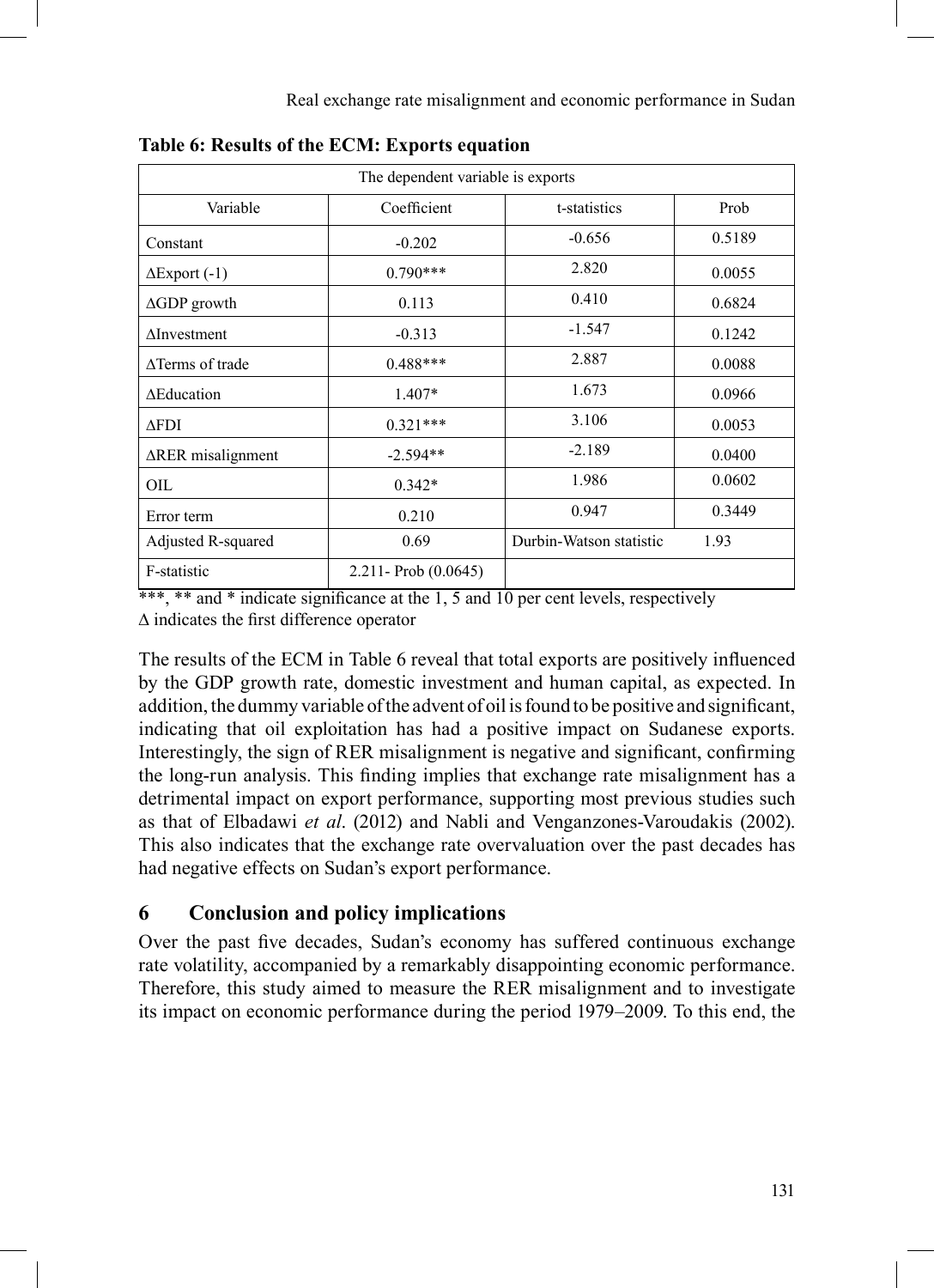study used the cointegration and ECM to identify the determinants of equilibrium RER and examine the impact of RER misalignment on the economic growth and exports performance.

The empirical results show that the macroeconomic policy variables such as trade openness, taxes and government spending, play significant role in influencing the RER in both the short and the long run. The results also reveal that during the period under study, the Sudanese economy suffered from RER misalignment, particularly overvaluation. Specifically, when the economic liberalisation policy was in force (1992–1999), the exchange rate was highly overvalued with average of 14.7 per cent. In the period following the exploitation of the country's oil reserves, the exchange rate in Sudan experienced limited overvaluation with a low rate of volatility, at approximately 0.6 per cent.

Moreover, the empirical analysis shows that the RER misalignment has had no significant impact on economic growth in Sudan. On the other hand, the RER misalignment has had a negative and significant impact on export performance. Given the overvaluation trend of the RER in Sudan during the period under study, this finding implies that RER overvaluation is one of the factors wholly responsible for the dismal Sudanese export performance.

Based on the above findings, many policy implications can be drawn. First and foremost, policy makers should pay considerable attention to policy factors that misalign the RER in Sudan, such as trade openness, taxes and government expenditure. Thus, tightened fiscal and monetary policies, and adequate tariff policy should be implemented to maintain the exchange rate at a sustainable stable level. Regarding non-policy factors like productivity and terms of trade, they also need further efforts from policy makers through enhancing the growth of GDP along with export performance. Moreover, since the country is abundant with potential agricultural and mineral resources, further efforts should be made in terms of improving the exchange rate, so as to promote the competitiveness of commodities and to create a conducive investment environment which will attract foreign investors.

However, the following two limitations of the present analysis should be kept in mind when interpreting the results of the study: First, the unavailability of data for some variables posed a challenge in terms of the analysis – with information on some variables (e.g., human capital and productivity) not being available the author used proxies in order to avoid omitting them. Second, the specifications of the economic growth model is restricted to addressing the effect of RER misalignment, as was the case with previous studies such as those of Aguirre and Calderon (2006) and Elbadawi *et al*. (2012). Nevertheless, the growth issue is controversial and may be explained by a huge set of variables, hence the evidence generated from the growth model should be interpreted with caution.

Finally, to enrich the evidence on the RER misalignment and its impact on the economic performance of Sudan, the study suggests several avenues for future research. First, it would be important to identify the channels through which RER misalignment affects economic indicators such as growth and export performance.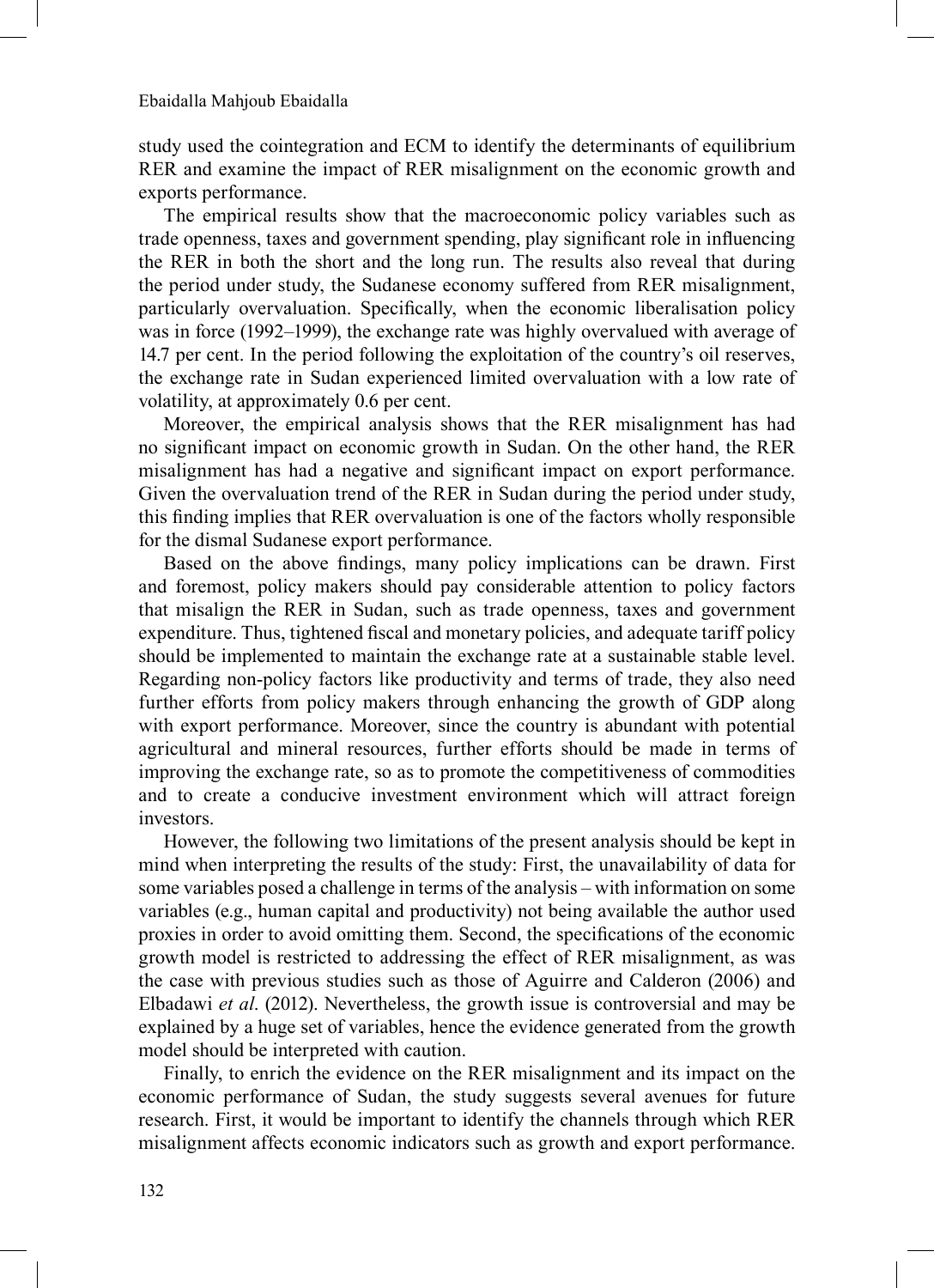Second, empirical studies need to be conducted to examine the impact of RER misalignment during the different sample periods had on economic performance. Finally, a study to investigate the impact of RER misalignment on private capital flow like FDI and capital flight would be both interesting and useful.

## **Biographical note**

**Ebaidalla Mahjoub Ebaidalla** is an Assistant Professor of Economics at University of Khartoum, Sudan. He graduated in Economics at University of Khartoum, and received his PhD in Economics from the same university. His research interests focus on the fields o f macroeconomics, international economics and labour economics. He has participated in many economic conferences concerning the African countries. He has also published several papers in regional and international journals.

#### **Acknowledgement**

Thanks go to Dr. Samia Satti Osamn Nour, University of Khartoum, for her valuable comments on the first draft of the article. Special thanks go to the Associate Editor, Prof Collins Ntim, for his excellent support and the anonymous reviewers who provided feedback on early drafts of the article. All remaining errors are mine.

#### **References**

- Abdallh, M. (2009). 'Measuring the equilibrium exchange rate in Sudan during the period 1980–2009 (in Arabic)', *Almasrefi Journal*, vol. 53, no. 3, pp. 4–15.
- Aguirre, A. and Calderon, C. (2006). 'Real exchange rate misalignments and economic performance', Central Bank of Chile Working Paper, no. 315.
- Baffes, J., Elbadawi, I. and O'Connell, S. (1997). 'Single-equation estimation of the equilibrium real exchange rate', Policy Research Working Paper, no. 1800, the World Bank, Washington, DC.
- Bahmani-Oskooee, M. and Miteza, I. (2003). 'Are devaluations expansionary or contractionary? A survey article', *Economic Issues*, vol. 8, no. 2, pp. 1–28.
- Balassa, B. (1964). 'The purchasing power parity doctrine: A reappraisal', *Journal of Political Economy*, vol. 72, no. 6, pp. 584–596.
- Barro, R. and Lee, J. (1994). 'Sources of economic growth', *Carnegie-Rochester Conference Series on Public Policy*, vol. 40, no. 3, pp. 1–46.
- Barro, R. and Lee, J. (2010). 'A new data set of educational attainment in the world, 1950– 2010', NBER Working Paper no. 15902.
- Berg, A and Y. Miao (2010). 'The real exchange rate and growth revisited: The Washington Consensus strikes back?' IMF Working Paper no. 58, March.
- Brarson, W.H. (1986). 'Stabilization, stagflation, and investment incentives: The case of Kenya, 1979–1980', in Sebastian, E. and Liaquat, A. (eds.). *Economic adjustment and exchange rates in developing countries*, Chicago Press, Chicago, pp. 267–293.
- Bruno, M. (1979). 'Stabilization and stagflation in a semi-industrialised economy', in Dornbusch, R. and Frenkel, J.A. (eds.). *International economic policy: Theory and evidence*, Johns Hopkins University Press, Baltimore.
- Central Bank of Sudan (CBOS) (2009). 'Documentary study on the exchange rate policies in Sudan (in Arabic)', *Studies and Research Series*, No. 14, Khartoum, Sudan.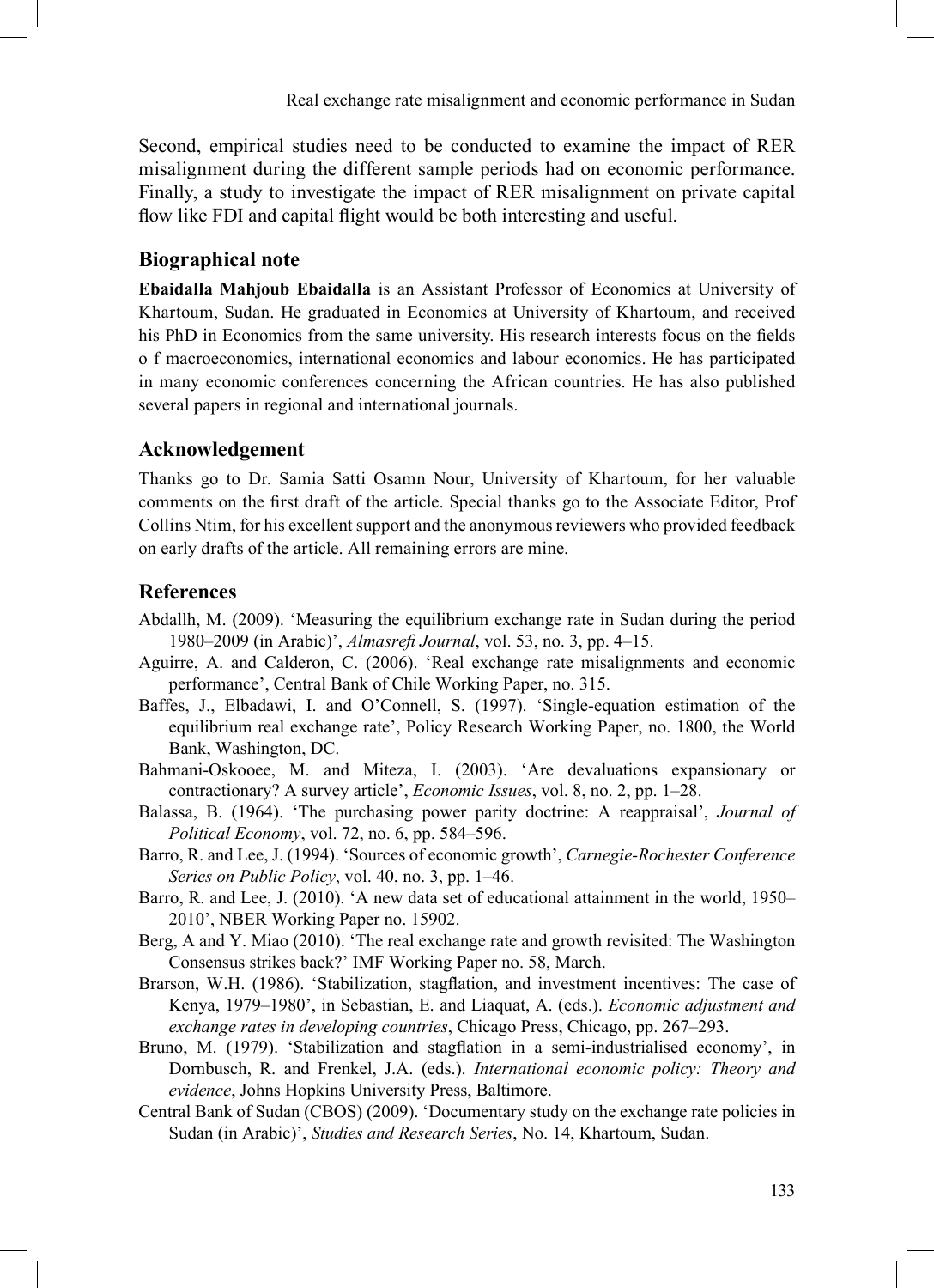Central Bank of Sudan (CBOS). Annual reports, various issues. Khartoum, Sudan.

- Chinn, M. (2006). 'A primer on real effective exchange rates: Determinants, overvaluation, trade flows and competitive devaluation', *Open Economic Review*, vol. 17, no. 1, pp. 115–143.
- Cottani, J., Cavallo, D. and Khan, S. (1990). 'Real exchange rate behavior and economic performance in LDCs', *Economic Development and Cultural Change*, vol. 39, no. 1, pp. 61–76.
- Domac, I. and Shabsigh, G. (1999). 'Real exchange rate behavior and economic growth: Evidence from Egypt, Jordan, Morocco and Tunisia', IMF Working Paper, no. 40.
- Easterly, W. (2005). 'Nationals policies and economic growth: A reappraisal', in Aghion, P. and Durlauf, S. (eds.). *Handbook of economic growth*, Elsevier, Amsterdam.
- Ebaidalla, E. (2014). 'Impact of exchange rate volatility on macroeconomic performance in Sudan', *Journal of Development and Economic Policies*, vol. 16, no. 1, pp. 73–105.
- Edwards, S. (1988). *Exchange rate misalignment in developing countries*, Johns Hopkins University Press, Baltimore, USA.
- Elbadawi, I. (1994). 'The expatriate workers' remittances, parallel foreign exchange market and macroeconomic performance in Sudan', *Journal of African Economies*, vol. 3, no. 3, pp. 481–512.
- Elbadawi, I., Kaltani, L. and Soto, R. (2012). 'Aid, real exchange rate misalignment and economic performance in sub-Saharan Africa', *World Development*, vol. 40, no. 4, pp. 681–700.
- Ghura, D. and Grennes, T. (1993). 'The real exchange rate and macroeconomic performance in sub-Saharan Africa', *Journal of Development Economics*, vol. 42, no. 1, pp. 155–174.
- Johansen, S. and Juselius, J. (1990). 'Maximum likelihood estimation and inference on cointegration – with applications to demand for money', *Oxford Bulletin of Economics and Statistics*, vol. 52, no. 2, pp. 169–210.
- Kwiatkowski, D., Phillips, P., Schmidt, P. and Shin, Y. (1992). 'Testing the null hypothesis of stationarity against the alternative of a unit root', *Journal of Econometrics*, vol. 54, no. 3, pp. 159–178.
- MacDonald, R. and Vieira, F. (2010). 'A panel data investigation of real exchange rate misalignment and growth', CESifo Working Paper Series, no. 3061. Available at SSRN: http://ssrn.com/abstract=1618198 (accessed 13 June 2011).
- Nabli, M. and Venganzones-Varoudakis, M. (2002). 'Exchange rate regime and competitiveness of manufactured exports: The case of MENA countries', Middle East and North Africa Working Paper Series, no. 27.
- Pesaran, H. and Pesaran, B. (1997). *Working with Microfit 4.0: Interactive econometric analysis*, Oxford University Press, Oxford.
- Razin, O. and Collins, C. (1997). 'Real exchange rate misalignments and growth', NBER Working Paper, no. 6174. Available at http://www.nber.org/papers/w6174.pdf?new\_ window=1 (accessed 3 April 2011).
- Rodrik, D. (2008). 'The real exchange and economic growth', *Brookings Papers on Economic Activities*, vol. 39, no. 2, pp. 365–412.
- Taylor, M. (1988). 'An empirical examination of long-run purchasing power parity using cointegration techniques', *Applied Economics*, vol. 20, no. 10, pp. 1369–1381.
- World Bank (2011). World Development Indicators, 2011, World Bank, Washington, DC. Available at http://www.worldbank.org/data/wdi2010/index.htm (accessed 2 May 2011).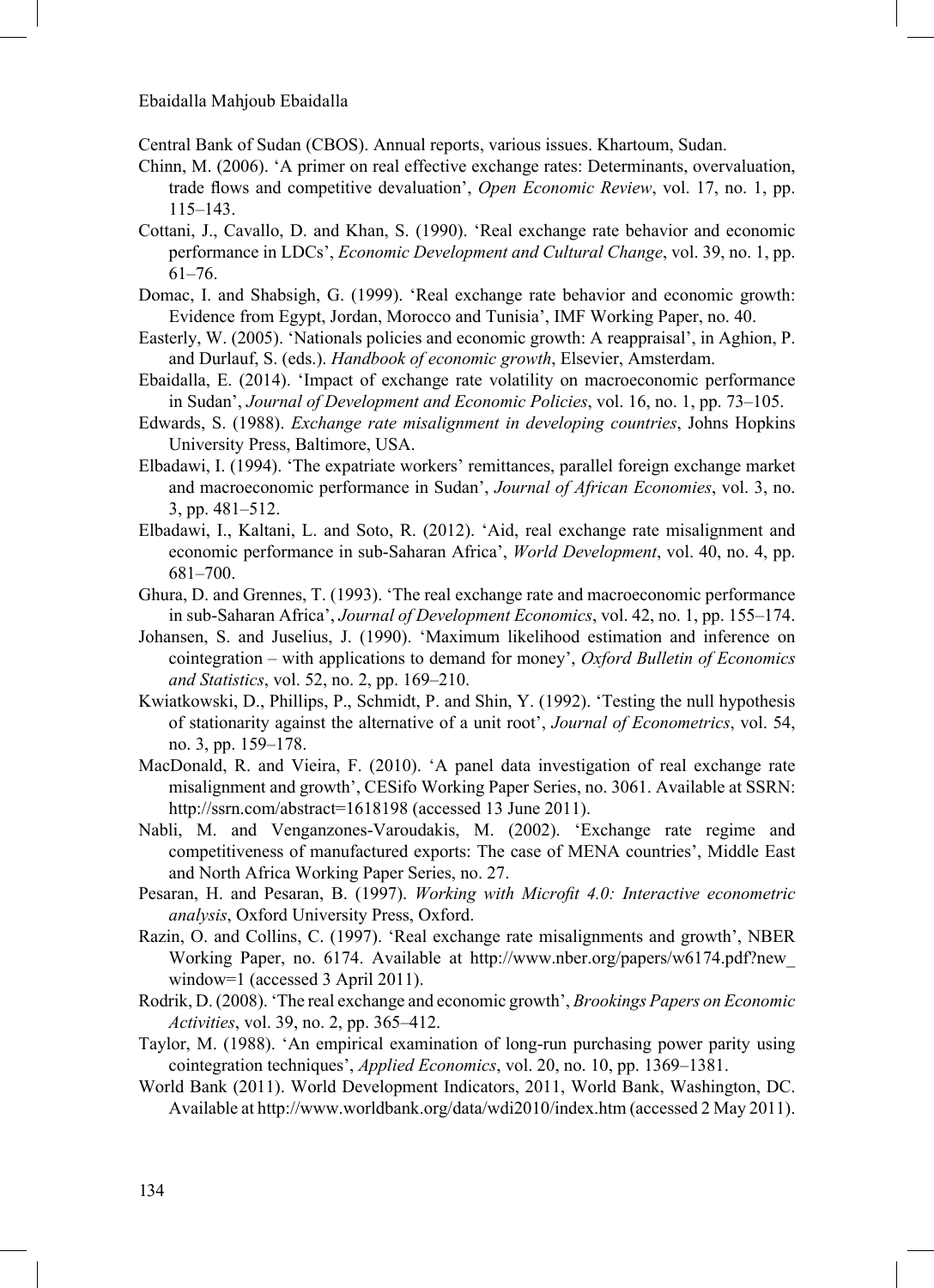Real exchange rate misalignment and economic performance in Sudan

# <sup>10</sup>**APPENDICES**

# **Appendix I: Definitions and sources of data used in the analysis**

| <b>Variable</b>            | <b>Definition</b>                                | <b>Source</b>                 |
|----------------------------|--------------------------------------------------|-------------------------------|
| <b>RER</b>                 | Real exchange rate, is defined as, where is      | Central Bank of Sudan         |
|                            | nominal exchange rate (local currency by         | (CBOS)                        |
|                            | US\$), is US wholesale price index, and is       |                               |
|                            | local price index                                |                               |
| <b>GDP</b>                 | Annual growth rate of GDP per capita             | Central Bureau of Statistics, |
|                            |                                                  | Sudan                         |
| <b>TOT</b>                 | Terms of trade, measured as the ratio of the ex- | World Bank's World Devel-     |
|                            | port unit value indexes to the import unit value | opment Indicators (accessed   |
|                            | indexes                                          | 2011).                        |
| <b>OPN</b>                 | Trade openness, defined as value of exports      | Central Bureau of Statistics, |
|                            | plus imports divided by GDP                      | Sudan                         |
| <b>PROD</b>                | Productivity differentials, measured the ratio   | World Bank's World Devel-     |
|                            | of GDP per capita in the domestic country        | opment Indicators             |
|                            | relative to the GDP per capita in the foreign    |                               |
|                            | countries <sup>1</sup>                           |                               |
| GOV                        | General spending, is the government con-         | Central Bureau of Statistics, |
|                            | sumption measured as share of GDP (%)            | Sudan                         |
| <b>TAX</b>                 | Taxes, proxied by the ratio of total taxes to    | <b>CBOS</b>                   |
|                            | <b>GDP</b>                                       |                               |
| <b>NFI</b>                 | Net foreign income, measured by the ratio of     | World Bank's World Devel-     |
|                            | income from abroad to GDP                        | opment Indicators             |
| <b>INV</b>                 | Domestic investment, measured by fixed capi-     |                               |
|                            | tal formation as share of GDP $(\%)$             |                               |
| <b>POP</b>                 | Population growth (annual %), measured as        | World Bank's World Devel-     |
|                            | the exponential rate of growth of midyear        | opment Indicators             |
|                            | population from year t-1 to t, expressed as a    |                               |
|                            | percentage                                       |                               |
| <b>EDU</b>                 | Average year of schooling, for population        | Barro and Lee (2010)          |
|                            | aged 15 and over                                 |                               |
| <b>FDI</b>                 | Foreign direct investment, measured as ratio     | UNCTAD (2008) and             |
|                            | of FDI inflow to GDP                             | <b>CBOS</b>                   |
| $\mathop{\rm EX}\nolimits$ | Total exports, measured by total exports of      | <b>CBOS</b>                   |
|                            | goods and services as share of GDP (%)           |                               |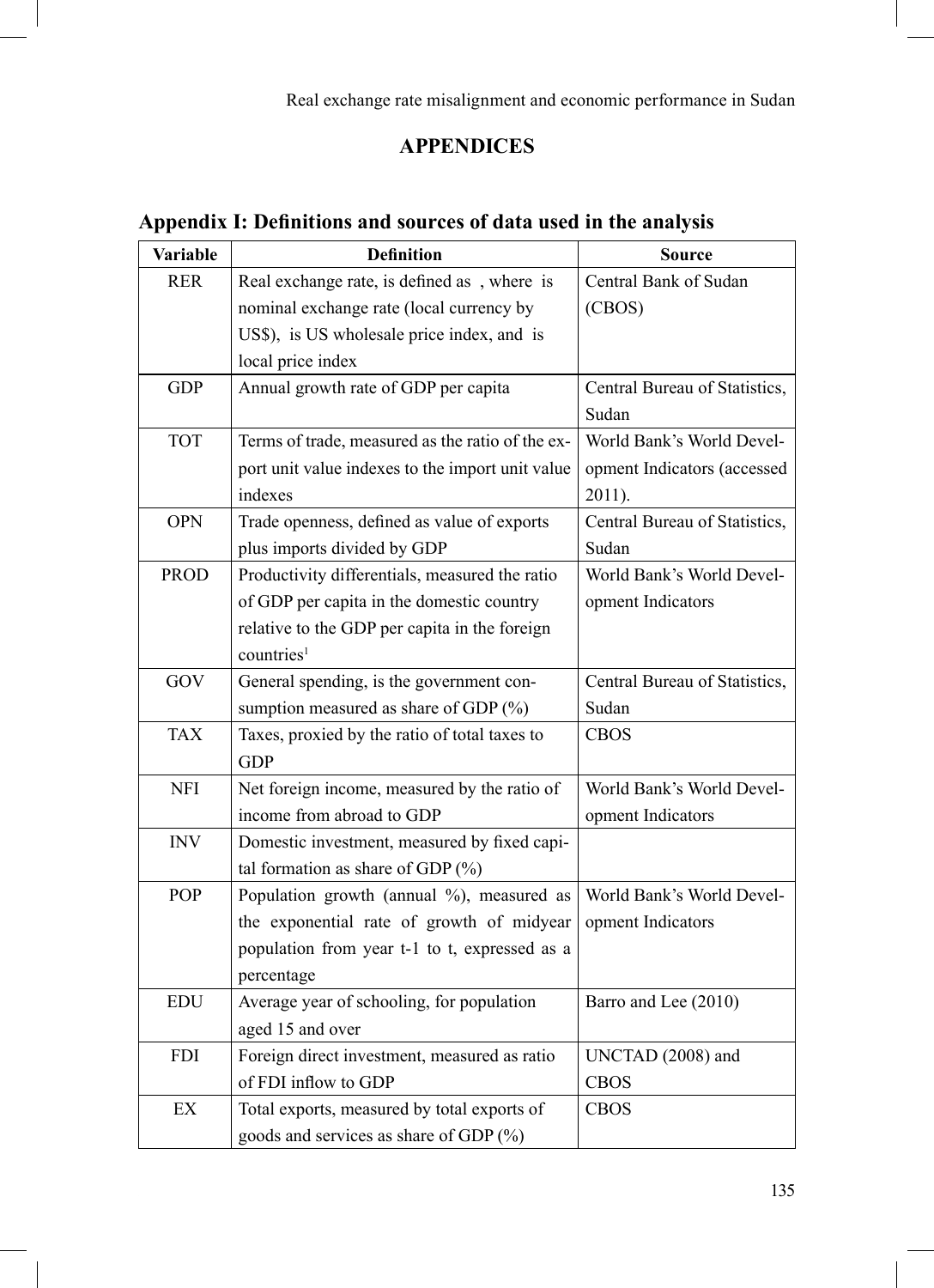# **Appendix II: Empirical results**

| Variable                   |            | <b>DG-GLS</b>          |            | <b>KPSS</b>            |
|----------------------------|------------|------------------------|------------|------------------------|
|                            | Constant   | <b>Constant +trend</b> | Constant   | <b>Constant +trend</b> |
| <b>RER</b>                 | $-2.31**$  | $-2.50$                | $0.251***$ | $0.123*$               |
| <b>TOT</b>                 | $-1.95*$   | $-3.27**$              | $0.535*$   | $0.141*$               |
| <b>OPN</b>                 | $-2.07**$  | $-2.55$                | $0.291***$ | $0.162*$               |
| <b>PROD</b>                | $-1.23$    | $-0.97$                | $0.344*$   | 0.155                  |
| GOV                        | $-1.32$    | $-1.43$                | 0.182      | 0.179                  |
| <b>TAX</b>                 | $-1.87$    | $-2.30$                | $0.442*$   | $0.147*$               |
| <b>NFI</b>                 | $-2.27**$  | $-3.36**$              | 1.84       | 1.35                   |
| GDP                        | $-0.76$    | $-3.14*$               | 0.56       | 0.22                   |
| <b>INV</b>                 | $-1.84*$   | $-2.32$                | $0.31***$  | $0.16*$                |
| POP                        | $-1.85*$   | $-1.37$                | 0.555      | 0.075                  |
| <b>EDU</b>                 | $-0.943$   | $-1.67$                | $0.704*$   | $0.188*$               |
| <b>FDI</b>                 | $-1.17$    | $-0.52$                | 1.89       | 1.45                   |
| $\mathop{\rm EX}\nolimits$ | $-1.12$    | $-1.37$                | $0.360**$  | $0.179*$               |
| <b>EMIS</b>                | $-1.20$    | $-1.77$                | 0.323      | 0.173                  |
| ∆RER                       | $-5.76***$ | $-5.97***$             | $0.204***$ | $0.166***$             |
| $\triangle TOT$            | $-5.79***$ | $-6.29***$             | $0.313***$ | $0.243***$             |
| $\Delta \text{OPN}$        | $-7.02***$ | $-7.12***$             | $0.212***$ | $0.116***$             |
| ∆PROD                      | $-4.42***$ | $-5.13***$             | 0.334***   | $0.100***$             |
| $\Delta GOV$               | $-4.71***$ | $-4.95***$             | $0.246***$ | $0.078***$             |
| $\triangle$ TAX            | $-5.72***$ | $-5.91***$             | $0.195***$ | $0.112***$             |
| $\Delta$ NFI               | $-6.64***$ | $-6.70***$             | $0.130***$ | $0.070***$             |
| $\Delta GDP$               | $-7.26***$ | $-7.87***$             | $0.351*$   | $0.242***$             |
| $\Delta \text{INV}$        | $-6.64***$ | $-6.74***$             | 0.158***   | $0.150***$             |
| $\triangle POP$            | $-4.98***$ | $-6.71***$             | $0.088***$ | $0.054***$             |
| $\Delta$ EDU               | $-2.01**$  | $-3.35**$              | $0.340***$ | $0.174**$              |
| $\Delta$ FDI               | $-5.86***$ | $-5.61***$             | $0.229***$ | $0.105***$             |
| $\Delta$ EX                | $-6.73***$ | $-6.78***$             | $0.195***$ | $0.131**$              |
| ΔEMIS                      | $-4.88***$ | $-5.71***$             | 0.289***   | $0.066***$             |

**Table 1: Unit root tests –variables used in the regression models**

Note: \*, \*\* and \*\*\* indicate significance at 10, 5 and 1 per cent respectively

∆: denotes the first difference. Lag 4 is maximum lag length used in the test, selected by Akaike Information Criterion (AIC)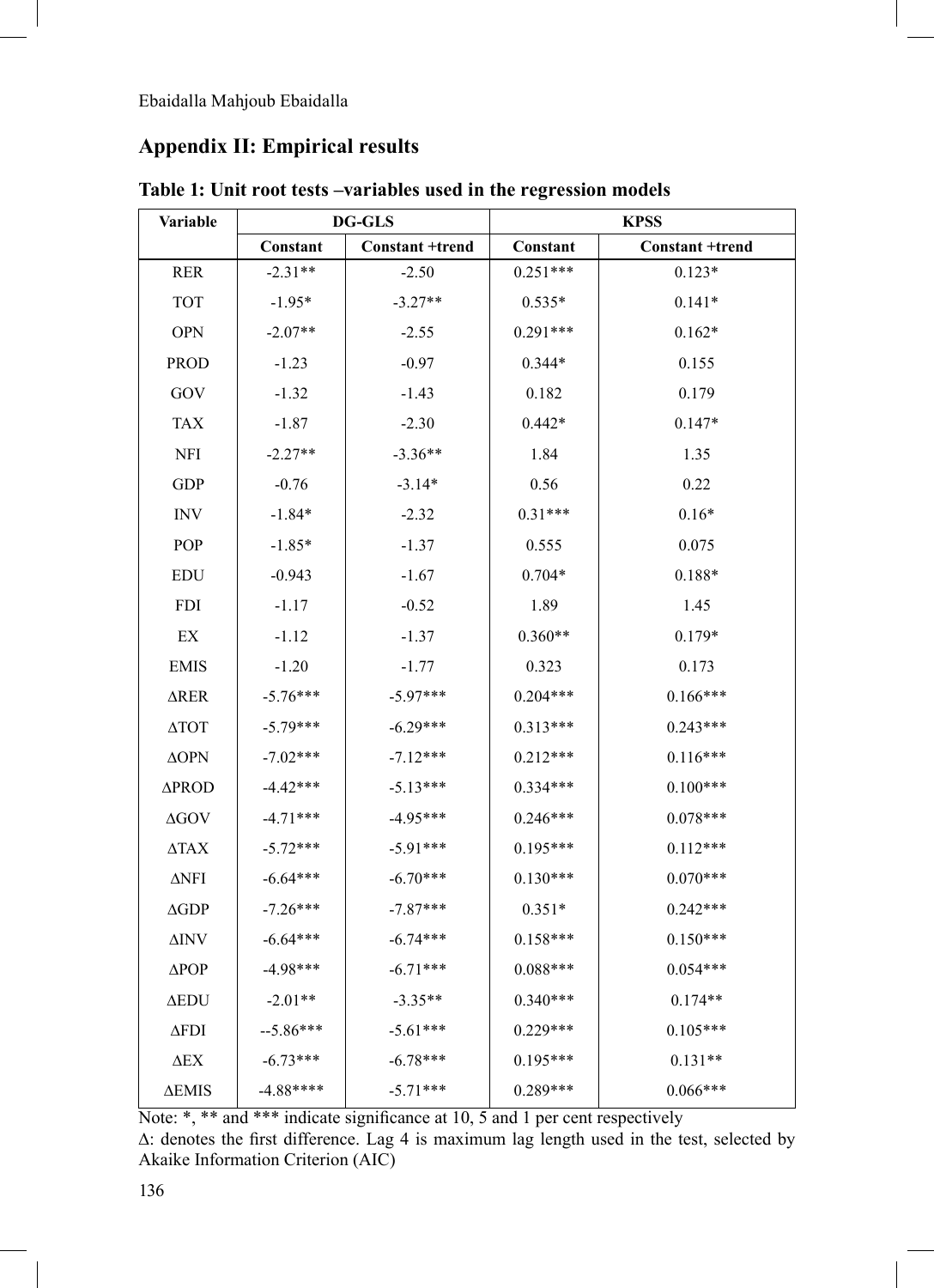| Null hypothesis | Eigenvalue | Trace statistics | 95%    | Maximum eigenvalue | 95%   |
|-----------------|------------|------------------|--------|--------------------|-------|
| None            | 0.93       | 201.79*          | 125.61 | 66.69*             | 46.23 |
| At most 1       | 0.84       | 135.10*          | 95.75  | 43.67*             | 40.07 |
| At most 2       | 0.66       | $91.42*$         | 69.81  | 38.68*             | 33.87 |
| At most 3       | 0.50       | 62.74*           | 47.85  | $32.77*$           | 27.58 |
| At most 4       | 0.44       | $36.97*$         | 29.79  | 19.26              | 21.13 |
| At most 5       | 0.17       | 19.70*           | 15.49  | 12.80              | 14.26 |
| At most 6       | 0.00       | $5.89*$          | 3.84   | $5.89*$            | 3.84  |

**Table 2: Results of cointegration test**

Note: \* denotes rejection of null hypothesis at 5 per cent level of significance. These nonstandard critical values are taken from Mackinon-Haug-Michelis (1999)

|  |  |  |  | Table 3: Results of cointegration test: Growth model |
|--|--|--|--|------------------------------------------------------|
|--|--|--|--|------------------------------------------------------|

| Null hypoth-<br>esis | Eigenvalue | Trace statistics | 95%      | Maximum<br>eigenvalue | 95%      |
|----------------------|------------|------------------|----------|-----------------------|----------|
| None                 | 0.968968   | 261.1455*        | 125.6154 | 100.7090*             | 46.23142 |
| At most 1            | 0.843393   | 160.4365*        | 95.75366 | 53.76651*             | 40.07757 |
| At most $2$          | 0.726451   | 106.6700*        | 69.81889 | 37.59198*             | 33.87687 |
| At most 3            | 0.562077   | 69.07806*        | 47.85613 | 23.94569              | 27.58434 |
| At most 4            | 0.522373   | 45.13238*        | 29.79707 | 21.42884*             | 21.13162 |
| At most 5            | 0.468267   | 23.70354*        | 15.49471 | 18.31679*             | 14.26460 |
| At most 6            | 0.169519   | 5.386749*        | 3.841466 | 5.386749*             | 3.841466 |

## **Table 4: Results of cointegration test: Exports model**

| Null hy-<br>pothesis | Eigenvalue | Trace statis-<br>tics | 95%      | Maximum<br>eigenvalue | 95%      |
|----------------------|------------|-----------------------|----------|-----------------------|----------|
| None                 | 0.973664   | 270.2637*             | 125.6154 | 105.4673*             | 46.23142 |
| At most 1            | 0.869477   | 164.7964*             | 95.75366 | 59.04993*             | 40.07757 |
| At most 2            | 0.795603   | 105.7465*             | 69.81889 | 46.04304*             | 33.87687 |
| At most 3            | 0.683899   | 59.70345*             | 47.85613 | 33.39914*             | 27.58434 |
| At most 4            | 0.373059   | 26.30432              | 29.79707 | 13.54018              | 21.13162 |
| At most 5            | 0.341671   | 12.76414              | 15.49471 | 12.12344              | 14.26460 |
| At most 6            | 0.021851   | 0.640692              | 3.841466 | 0.640692              | 3.841466 |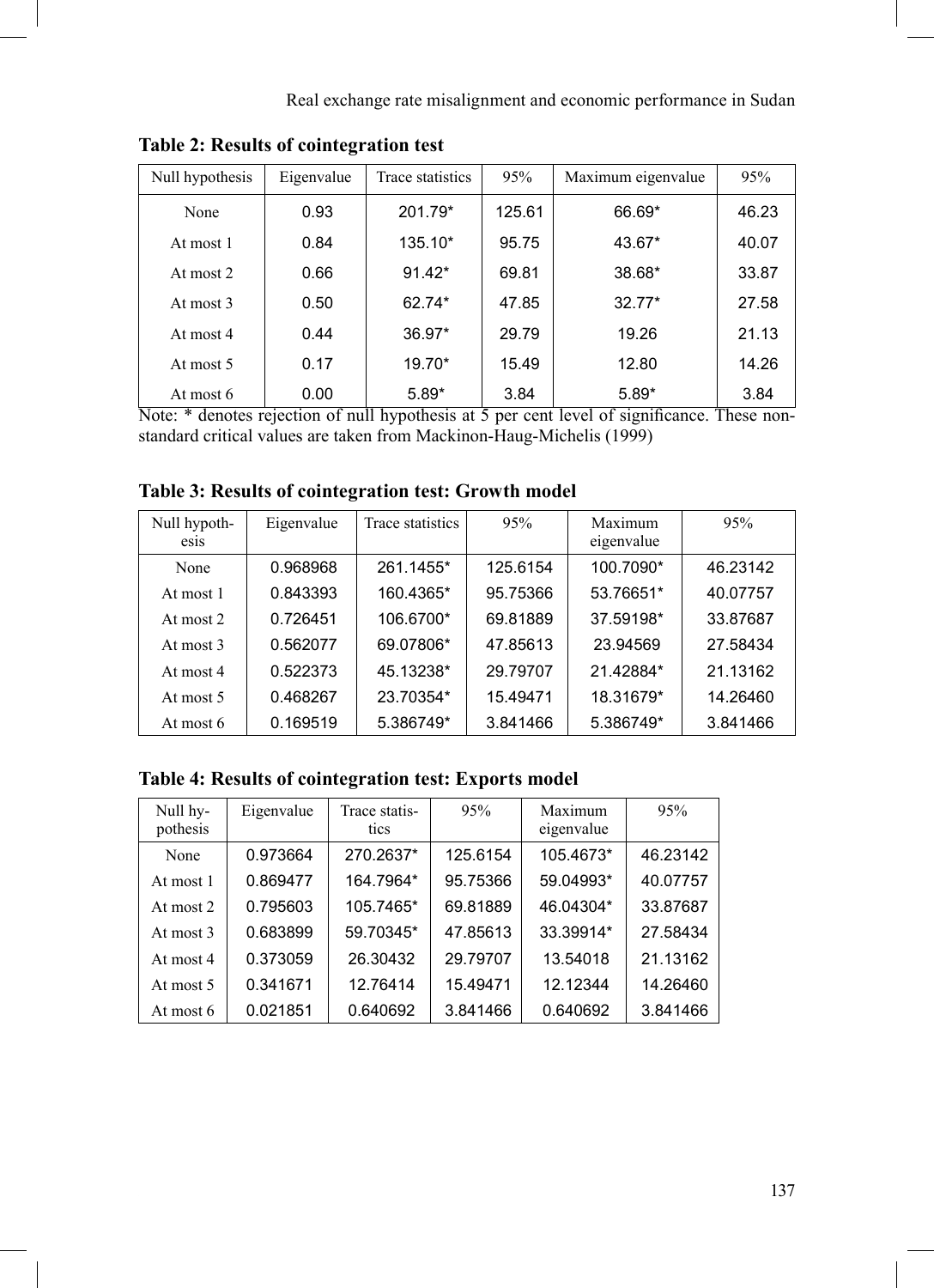| Period    | Misalignment (average) | <b>Volatility</b> % |
|-----------|------------------------|---------------------|
| 1979-1991 | 11.6%                  | $8.6\%$             |
| 1992-1998 | $14.7\%$               | $2.7\%$             |
| 1999–2009 | $9.4\%$                | $0.6\%$             |

# **Table 5: Exchange rate misalignment and volatility**

Source: Authors' calculations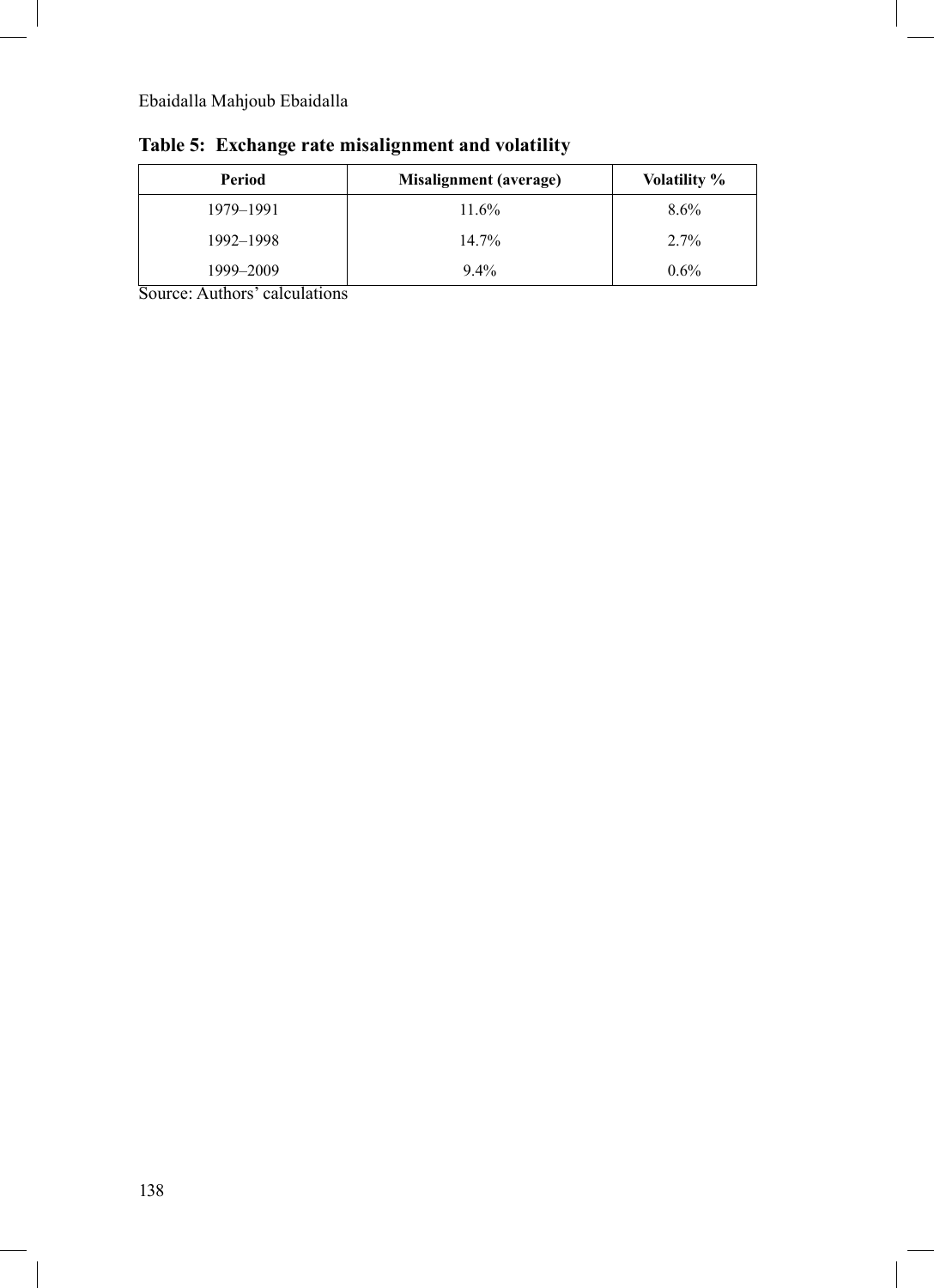|                          | Observations | $\overline{31}$ | $\overline{31}$ | $\Xi$  | $\Xi$   | $\Xi$  | $\overline{31}$ | $\overline{31}$ | $\Xi$  | $\overline{31}$ | $\Xi$  | $\overline{31}$ | $\overline{31}$ | $\overline{3}$ |
|--------------------------|--------------|-----------------|-----------------|--------|---------|--------|-----------------|-----------------|--------|-----------------|--------|-----------------|-----------------|----------------|
|                          | Probability  | 0.3533          | 0.2215          | 0.1984 | 0.2746  | 0.0524 | 0.2555          | 0.0495          | 0.3172 | 0.3450          | 0.0000 | 0.0538          | 0.0012          | 0.3398         |
|                          | Jarque-Bera  | 2.082           | 3.01            | 3.23   | 2.58    | 5.90   | 2.73            | 6.01            | 2.30   | 2.13            | 29.13  | 5.85            | 13.52           | 2.16           |
| $\overline{\phantom{a}}$ | Kurtosis     | 3.38            | 2.33            | 2.43   | 1.62    | 3.19   | 3.18            | 3.27            | 1.92   | 1.76            | 6.39   | 2.88            | 4.05            | 1.94           |
|                          | Skewness     | $-0.60$         | 0.69            | 0.74   | $-0.14$ | 0.06   | $-0.72$         | 1.07            | 0.39   | 0.17            | 66     | 0.06            | $-1.53$         | 0.37           |
|                          | Std. dev.    | 0.70            | 5.41            | 0.41   | 0.65    | 0.22   | 4.97            | 5.25            | 4.01   | 11.08           | 2.82   | 2.98            | 0.01            | 0.01           |
|                          | Minimum      | 0.59            | 3.34            | 2.00   | 1.21    | 0.27   | $-6.28$         | 5.54            | 4.84   | 11.09           | 4.90   | $-0.25$         | $-0.02$         | 0.01           |
|                          | Maximum      | 3.82            | 22.36           | 3.36   | 3.07    | 1.07   | 14.22           | 26.54           | 18.23  | 46.35           | 18.20  | 9.71            | $-0.79$         | 0.04           |
|                          | Mean         | 2.41            | 9.81            | 2.54   | 2.17    | 0.51   | 4.65            | 13.83           | 10.19  | 26.49           | 8.09   | 2.20            | 0.00            | 0.02           |
|                          | Variable     | <b>RER</b>      | EX              | POP    | EDU     | TOT    | GDP             | INV             | GOV    | <b>OPN</b>      | TAX    | E               | E               | PROD           |

Appendix III: Descriptive statistics of the variables used in the analysis **Appendix III: Descriptive statistics of the variables used in the analysis** 

# Real exchange rate misalignment and economic performance in Sudan